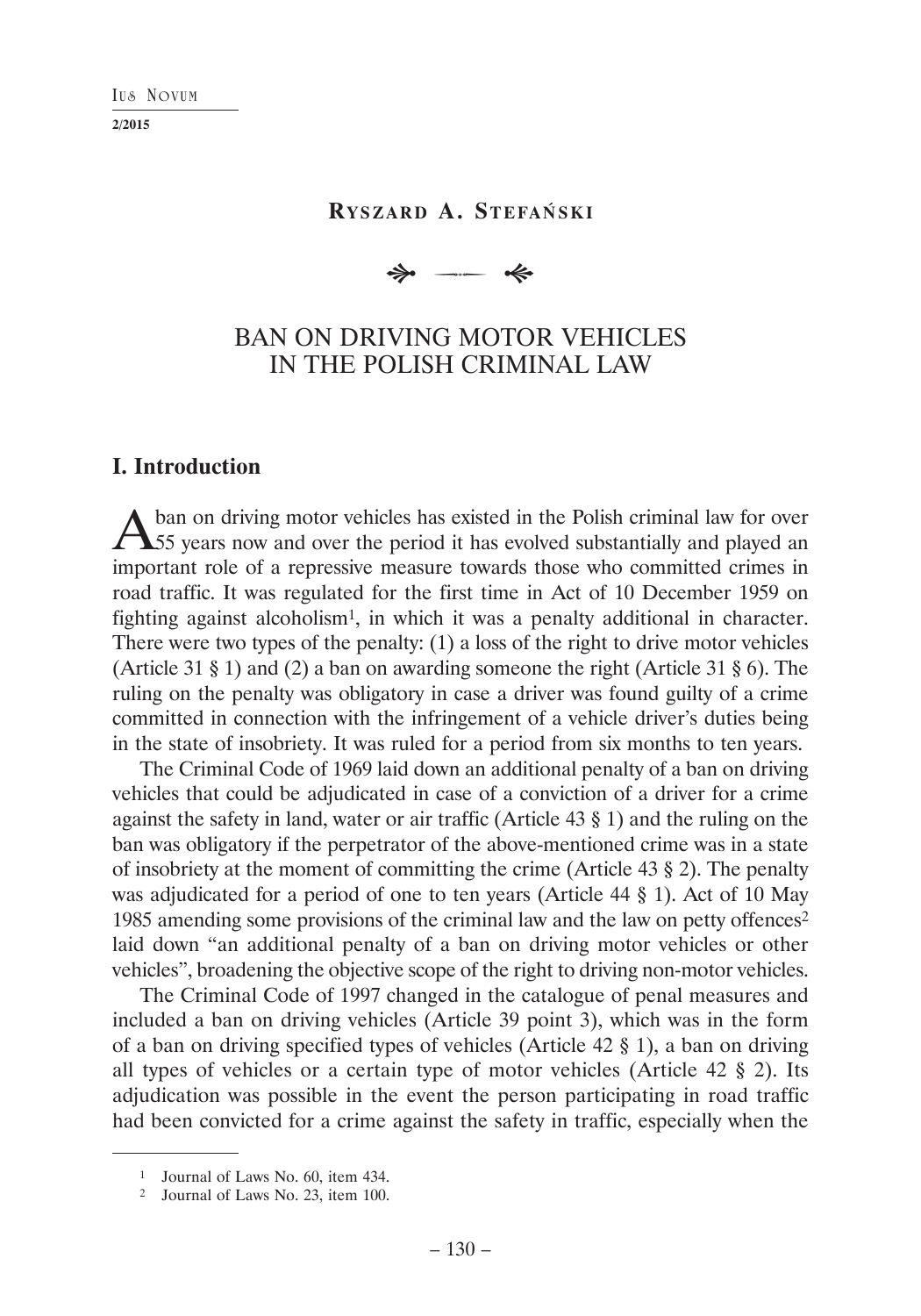circumstances of the crime indicated that driving a vehicle by that person created danger in traffic (Article 42 § 1), and obligatory in the event the perpetrator was in a state of insobriety, under the influence of another intoxicating substance at the moment of the crime or fled from the scene of crime (Article 42 § 2). It was a fixed-time measure ruled for a period of one to 10 years (Article 43 § 1).

Act of 14 April 2000 amending Act – the Criminal Code<sup>3</sup> introduced a possibility or obligation of ruling a ban on driving all vehicles forever (Article 42 § 3 and 4 of the CC). Its adjudication was possible in the event the perpetrator of a crime referred to in Article 173 or 174, which resulted in the victim's death or serious damage to health, or at the moment of the crime referred to in Article 177 § 2 or in Article 355 § 2 was in a state of insobriety or under the influence of another intoxicating substance or fled from the scene of crime (Article 42 § 3 of the CC), and the ruling was obligatory in the event of the next conviction of the driver for driving a motor vehicle in the above-mentioned conditions (Article 42 § 4 of the CC).

Act of 12 February 2010 amending Act – the Criminal Code4, Act – the Penalties Execution Code and Act – the Law on the protection of the environment5 repealed the optional ruling on a ban forever and substituted it for an obligatory one unless it was an extraordinary case justified by special circumstances (Article 42 § 3 of the CC).

Act of 25 November 2010 amending Act – the Criminal Code laid down a broader objective scope of the fixed-time ban on driving vehicles ruled obligatorily introducing a ban on driving all vehicles or the specified types of vehicles (Article 42 § 2 of the CC).

Act of 20 March 2015 amending Act – the Criminal Code and some other acts6 raised the minimum ban on driving ruled obligatorily to three years (Article 41 § 2) and the maximum ban in all cases to 15 years, and a ban ruled forever was substituted for a ban for life (Article 42 § 3 and 4 of the CC) and a crime under Article 178a § 4 of the CC was added to crimes carrying the obligation to rule it for life.

# **II. Legal character of the ban**

A ban on driving vehicles is laid down in the Criminal Code in point 3 of Article 39 containing the catalogue of penal measures (Article 39 point 3), which decides about its character; it is a penal measure. The Criminal Code does not treat penal measures as punishments/penalties but quite the opposite, attributes a different importance to them. However, like a punishment/penalty,

<sup>3</sup> Journal of Laws No. 48, item 548.

<sup>4</sup> Journal of Laws of 2011, No. 17, item 78.

<sup>5</sup> Journal of Laws No. 40, item 227.

<sup>6</sup> Journal of Laws of 2015, item 541.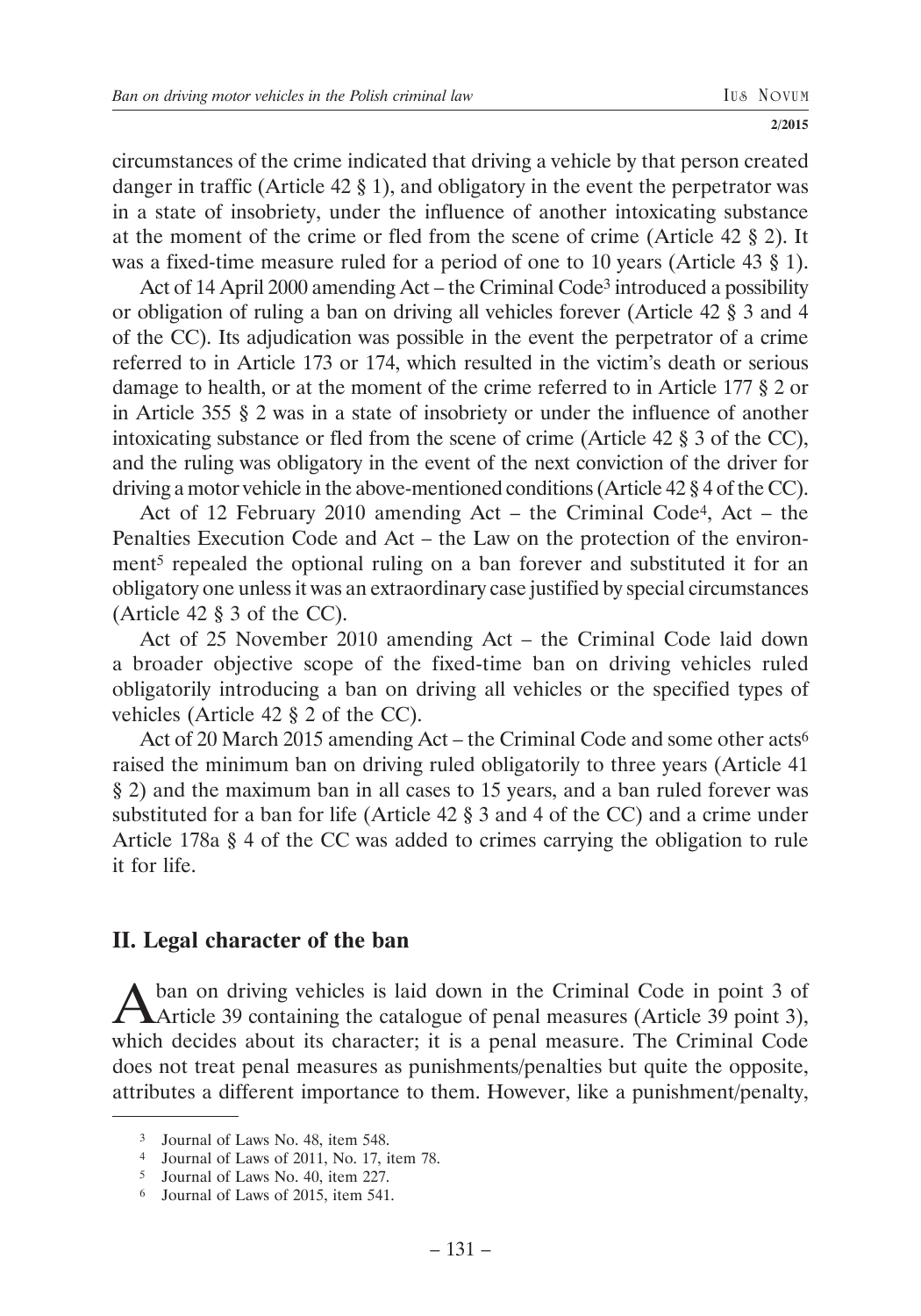they are a response to a crime and constitute afflictions for the perpetrator7. Sometimes the affliction of the penal measure exceeds that of a punishment/ penalty. Penalties as well as penal measures fulfil the same function8. It is rightly highlighted in the doctrine that the division of the means of response to crime into punishments/penalties and penal measures is erroneous from both the linguistic and the logical point of view. The superior concept of 'penal measures' and a subordinate concept of 'punishment/penalty' do not constitute a dichotomy9.

Apart from that, a ban on driving has characteristic features of:

- a) a preventive measure towards a perpetrator who committed a forbidden act being in the state of insanity. Its application in this character is admissible under Article 99  $\S$  1 of the CC – in the event the perpetrator committed a forbidden act in the state of insanity (Article 31 § 1 of the CC) and other prerequisites for stating that are met;
- b) a probation measure in case of conditional discontinuation of the criminal proceeding. Its ruling as such may be made for a period of two years (Article 67 § 3 of the CC). The argument for treating it as a probation measure is the legal basis for adjudicating it, that is Article 67 § 3 of the CC, which lays down probation measures and different applications. The ruling of it is always optional, also in a situation when its adjudication as a penal measure is obligatory and may be ruled for a considerably shorter period. The Supreme Court rightly stated: "A ban on driving motor vehicles in a situation when the criminal proceeding is conditionally discontinued remains optional. Article 67 § 3 of the CC *in fine* in the scope of adjudicating this measure is a special provision in relation to Article 42 § 2 of the CC and exempts the application of the latter in the scope it covers, thus in case of conditional discontinuation of the proceeding"10;

 <sup>7</sup> M. Szewczyk, *System środków karnych w projekcie nowego kodeksu karnego* [System of penal measures in the new Criminal Code Bill], [in:] S. Waltoś (ed.), *Problemy kodyfikacji prawa karnego. Księga ku czci Prof. M. Cieślaka* [Criminal law codification issues – Book to honour Professor M. Cieślak], Kraków 1993, p. 153; A. Błachnio-Parzych, *Samoistny środek karny jako instrument racjonalnej polityki karnej* [Independent penal measure as an instrument of rational criminal policy], [in:] J. Jakubowska-Hara (ed.), *Alternatywy pozbawienia wolności w polskiej polityce karnej* [Alternatives to imprisonment in the Polish criminal policy], Warszawa 2009, p. 143. 8 M. Szewczyk, *Kilka uwag na temat funkcji środków karnych na tle obowiązującego kodeksu karnego*

<sup>[</sup>A few comments on the function of penal measures against the background of the Criminal Code in force], [in:] L. Leszczyński, E. Skrętowicz, Z. Hołda (ed.), *W kręgu teorii i praktyki prawa karnego. Księga poświęcona pamięci prof. A. Wąska* [In the circle of theory and practice – Book to commemorate Professor A. Wąsek], Lublin 2005, p. 355. 9 T. Bojarski, *Nowe środki karne i formy załatwiania spraw karnych. Uwagi na tle nowego prawa kar-*

*nego* [New penal measures and forms of dealing with criminal cases – Comments against the background of the new criminal law], [in:] T. Nowak (ed.), *Nowe prawo karne procesowe. Zagadnienia wybrane. Księga ku czci Prof. Wiesława Daszkiewicza* [New criminal procedure law – Selected issues – Book in honour of Professor Wiesław Daszkiewicz], Poznań 1999, pp. 134–135.

<sup>10</sup> Ruling of the Supreme Court of 29 January 2002, I KZP 33/01, OSNKW 2002, No. 3–4, item 15, with a gloss of approval by M. Gajewski, Monitor Prawniczy 2003, No. 15, pp. 708–710 and comments of approval by R.A. Stefański, *Przegląd uchwał Izby Karnej Sądu Najwyższego w zakresie prawa karnego mate-*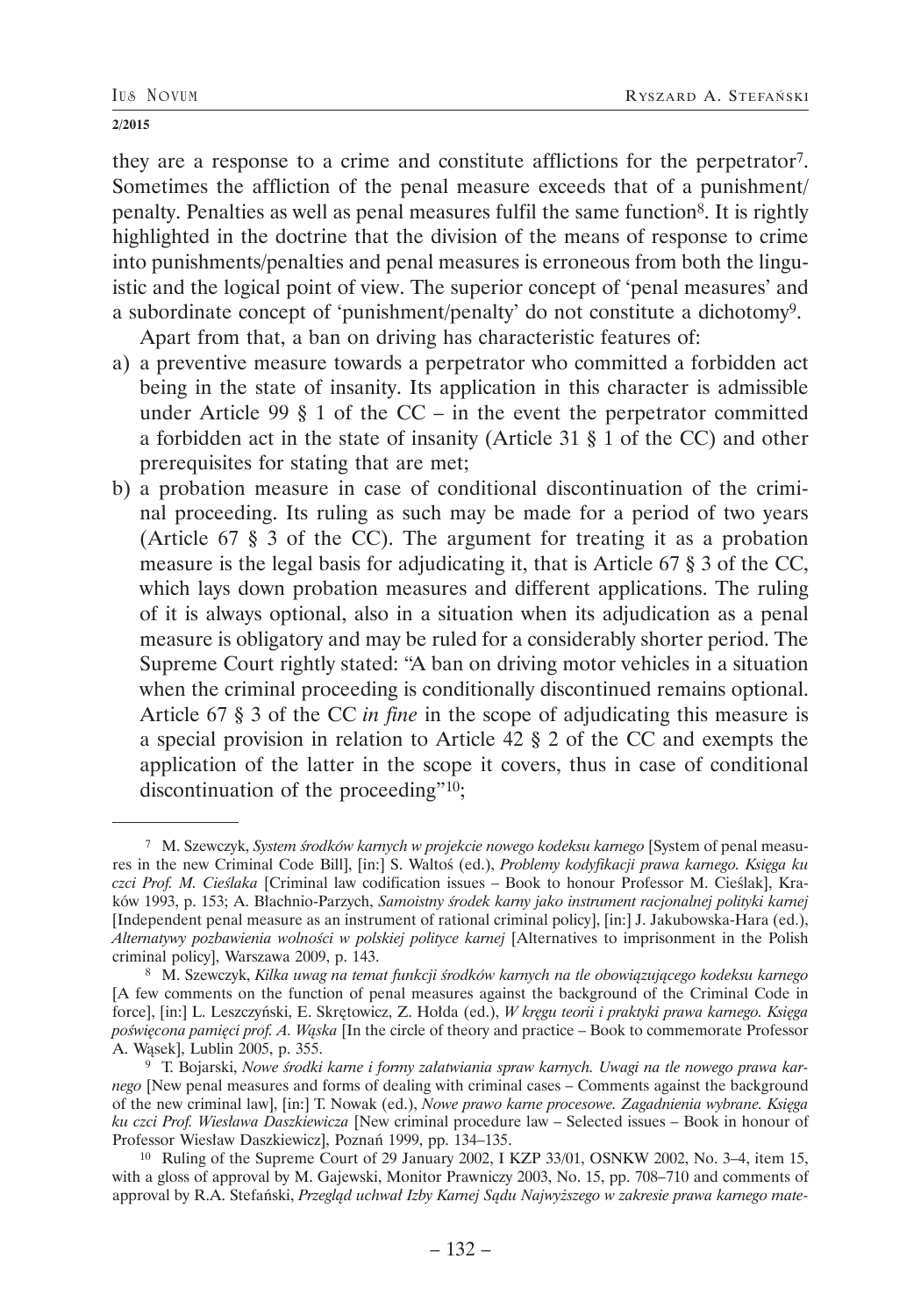c) an educational measure referred to in Article 6 point 7 of Act of 26 October 1982 on the proceeding in cases against minors $11$ .

A ban on driving vehicles may also be adjudicated simultaneously with a penalty or in case of a renouncement of inflicting a punishment, and then it plays the role of a penalty.

Adjudicated additionally to a penalty, it supplements its aims, especially with respect to general or specific prevention. The type of the ruled penalty does not matter; it may be ruled together with a fine, a non-custodial sentence, imprisonment, 25 tears' or life imprisonment.

Its application, like the renouncement of inflicting a punishment, is admissible in every case a court decides to use this measure, but the Criminal Code sometimes requires that the decision of a renouncement of inflicting a punishment should depend on the adjudication of a penal measure. Thus:

- a court may renounce inflicting a punishment if the crime carries up to three years' imprisonment or a more lenient penalty, and the social harmfulness of the act is not high; it also adjudicates a penal measure, and the aim of the penalty will be met due to the use of this measure (Article 59 of the CC);
- if the act carries more than one penalty, i.e. a fine or a non-custodial sentence or imprisonment, the extraordinary mitigation of punishment consists in the renouncement of inflicting a punishment and adjudicating a penal measure (Article 60 § 7 of the CC);
- in the event a motion to issue a sentence during the sitting (Article 335 of the CPC) or to issue a sentence without the evidentiary proceeding (Article 338a and Article 387 § 1 of the CPC), the court may decide to renounce inflicting a punishment and adjudicate only a penal measure, a forfeiture or a compensational measure if the misdemeanour the accused is charged with carries a punishment of up to five years' imprisonment (Article 60a of the CC).

The renouncement of inflicting a punishment, regardless of the adjudication of a penal measure, may take place in cases laid down in the statute and towards a minor if there are educational reasons to do that (Article 60 § 1 of the CC) and towards a perpetrator cooperating with other persons in the commission of a crime if he revealed and provided the law enforcement agency with information about the persons participating in the commission of the crime and other essential circumstances of its commission (Article 60 § 3 of the CC), especially when the role of the perpetrator in the commission of the crime was minor and the information provided contributed to the prevention of another crime (Article 61

*rialnego, prawa karnego wykonawczego, prawa karnego skarbowego i prawa wykroczeń za 2002 r.* [Review of resolutions of the Criminal Chamber of the Supreme Court on criminal material law, penalty execution law, penal fiscal law and petty offences law of 2002], Wojskowy Przegląd Prawniczy 2003, No. 1, pp. 70–72.

<sup>11</sup> Journal of Laws of 2014, item 382; see R.A. Stefański, *Zakaz prowadzenia pojazdów* [Ban on driving vehicles], Warszawa 1990, pp. 33–36.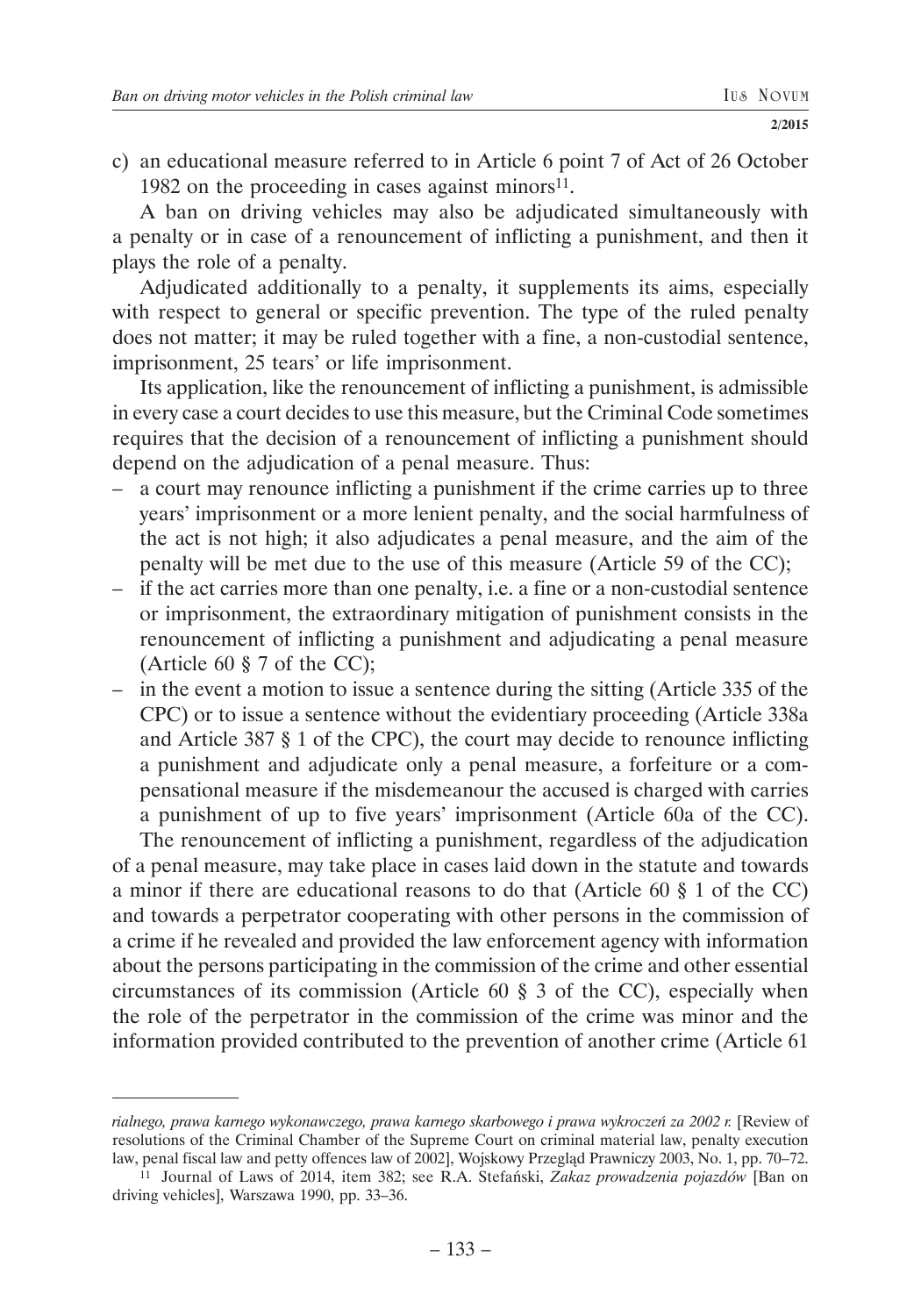§ 1 of the CC). In the last case, the renouncement of inflicting a penal measure is also possible even if its adjudication were obligatory (Article 61 § 2 of the CC).

Such a measure must be – in accordance with Article 56 in connection with Article 53 of the CC – adequate to the level of guilt and social harmfulness of the act, and implement preventive and educational aims, which it is to achieve towards the accused and in the scope of developing the legal awareness of the society.

## **III. Prerequisites of ruling a ban**

A ban on driving vehicles – in accordance with Article 42 § 1 of the CC – may be ruled *verba legis* "in case a person taking part in the traffic is convicted for a crime against the safety in transport". This means that its adjudication depends on two conditions, i.e. firstly, the convict must take part in the traffic, and secondly, the convict must commit a crime against the safety in transport.

### **1. Person participating in traffic**

A person participating in traffic is not only the one that drives a vehicle but also the one that takes part in traffic in another way, e.g. a pedestrian12. A phrase used in Article 42 § 1 *in fine* of the CC: "especially if the circumstances of the committed crime indicate that driving a vehicle by the person is a threat to the safety in transport," constituting a directive on the adjudication of this measure, may suggest that the provision refers to a driver13. This supposition is not right because a threat to the safety in transport that may be inflicted by driving a vehicle by a person who is another participant of traffic. The justification for the Criminal Code Bill explains that it refers to such circumstances as a lack of skills to drive a vehicle, a flagrant negligence in following the rules of safety precautions, a chronic condition or collapse in connection with age14. These may refer not only to a driver. The historic interpretation, which cannot be disregarded, supports this opinion. In Article 43 § 1 of the CC of 1969, the additional penalty in the form of a ban on driving motor vehicles or other vehicles was limited *verba legis* to "a person driving a motor vehicle or another vehicle". The legislator, having

<sup>12</sup> Z. Sienkiewicz, *Niektóre zagadnienia nowej regulacji zakazu prowadzenia pojazdów* [Some issues of a new regulation of a ban on driving vehicles], [in:] L. Bogunia (ed.), *Nowa kodyfikacja prawa karnego* [New codification of criminal law], vol. II, Wrocław 1998, p. 52; R.A. Stefański, *Podmiot zakazu prowadzenia pojazdów* [Subject to a ban on driving vehicles], Prokuratura i Prawo 1999, No. 7–8, pp. 113–117; K. Łucarz, *Nowa regulacja podmiotu zakazu prowadzenia pojazdów* [New regulation on the subject to a ban on driving vehicles], [in:] L. Bogunia (ed.), *Nowa kodyfikacja karna prawa karnego* [New codification of criminal law], vol. VII, Wrocław 2001, p. 16.

<sup>13</sup> A. Marek, *Prawo karne* [Criminal law], Warszawa 2009, p. 282.

<sup>14</sup> *Nowe kodeksy karne – z 1997 r. z uzasadnieniami* [New Criminal Codes of 1997 with justification], Warszawa 1998, p. 144.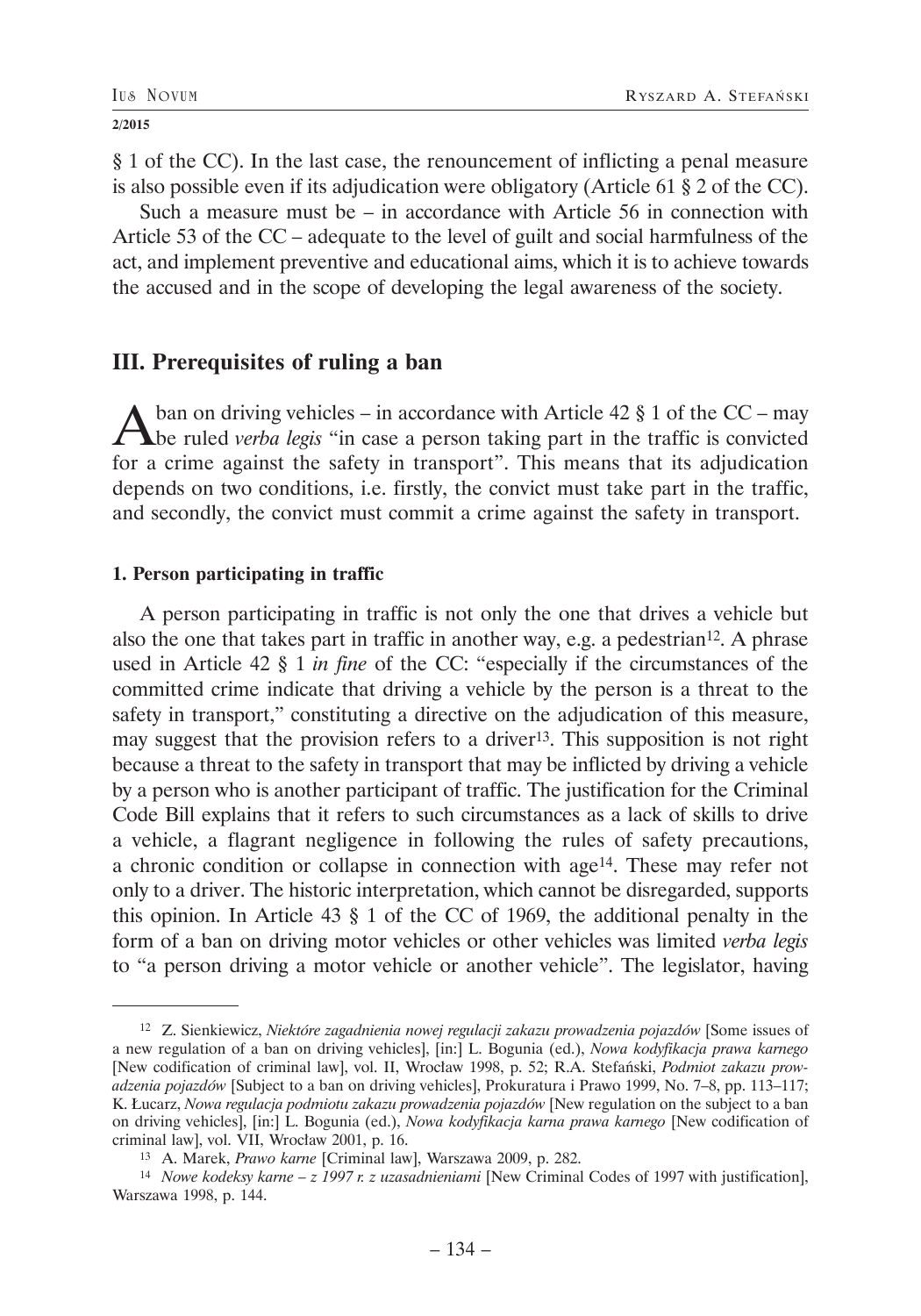decided not to use the phrase "a person driving a vehicle", did it consciously and the interpretation of the phrase "a person participating in traffic" as the one carrying the same meaning would be in conflict with the legislator's intention.

The Supreme Court rightly decided that: "The present legal state does not require that a perpetrator towards whom a penal measure in the form of a ban on driving all vehicles or special types of motor vehicles (Article 42 § 2 of the CC) is to be ruled should be a person driving a motor vehicle. It requires, however, that a perpetrator should be a person participating in traffic. In accordance with the Law on road traffic, these are pedestrians, drivers and persons in or on a vehicle that is on a road"15.

The adjudication of a ban on driving vehicles does not depend on whether the perpetrator possesses a driving licence or not. The binding standpoint of the Supreme Court is that a ban "cannot be limited only to persons who have a permission to drive but must also refer to persons who at the moment of committing a crime did not have such a permission. Such persons should be deprived of the possibility of obtaining such a permission for a period ruled by court"16. The latest decision is confirmed in Article 12 item 1 point 2 of Act of 2 January 2011 on persons driving vehicles<sup>17</sup> laying down a ban on issuing a licence for a person who was convicted and banned to drive motor vehicles for a period and in the scope specified in the valid sentence.

### **2. Crimes against the safety in transport**

A ban on driving vehicles may be ruled only towards such a participant of traffic that committed a crime against the safety in transport. It does not refer to crimes laid down in Chapter XXI of the CC entitled the same but other crimes committed with the use of a motor vehicle.<sup>18</sup> The crimes specified in Article 42 § 1 of the CC

<sup>15</sup> Sentence of the Supreme Court of 16 January 2007, V KK 415/06, Prokuratura i Pawo 2007, No. 5, item 4, sentence of the Supreme Court of 8 February 2007, III KK 478/06, KZS 2007, No. 6, item 19, sentence of the Supreme Court of 1 December 2004, IV KK 277/04, Prokuratura i Prawo 2005, No. 7–8, item 1, sentence of the Supreme Court of 21 November 2001, III KKN 280/02, unpublished; M. Leciak, *Obowiązek orzeczenia zakazu prowadzenia pojazdów mechanicznych wobec nietrzeźwych pieszych sprawców wypadków* [Obligation to adjudicate a ban on driving motor vehicles towards drunk pedestrians – perpetrators of accidents]. Gloss to the sentence of the Supreme Court of 1 December 2004 file no. IV KK 277/04, Paragraf na Drodze 2006, No. 10, pp. 5–12.

<sup>16</sup> Resolution of the full Criminal Chamber of the Supreme Court of 28 February 1975, V KZP 2/74, OSNKWW 1975, No. 3–4, item 33, thesis 24, sentence of the Supreme Court of 6 January 1977, N 20/76, OSNKW 1977, No. 3, item 31; T. Leśko, *Środki karne w projekcie kodeksu karnego z 1968 r*. [Penal measures in the Criminal Code Bill of 1968], Wojskowy Przegląd Prawniczy 1968, No. 4, p. 451; A. Dziergawka, *Zakaz prowadzenia pojazdów a cofnięcie uprawnień do kierowania nimi* [Ban on driving vehicles vs. withdrawal of authorisation to drive them], Paragraf na Drodze 2008, No. 4, p. 6.

<sup>17</sup> Journal of Laws of 2015, item 155.

<sup>18</sup> Sentence of the Court of Appeal in Krakow of 5 August 1999, II AKa 102/99, Prokuratura i Prawo 2000, No. 1, item 18, with a critical gloss by J. Kulesza, Przegląd Sądowy 2000, No. 9, pp. 138–142, resolution of the Supreme Court of 24 August 1972, VI KZP 19/72, OSNKW 1972, No. 11, item 167 with a gloss by K. Buchała, Nowe Prawo 1973, No. 4, pp. 614–617 and comments by H. Rajzman, *Przegląd orzecznictwa*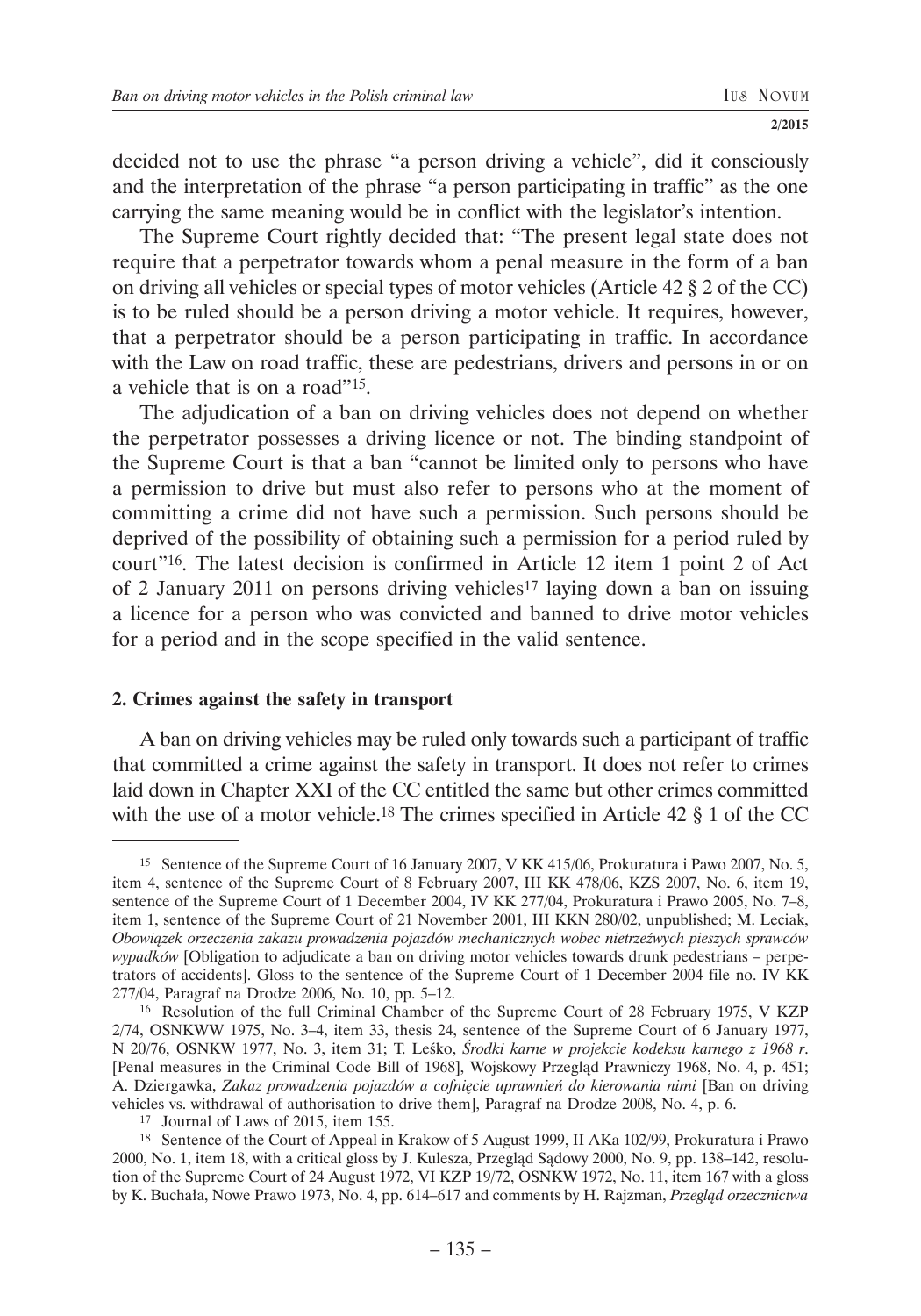are defined as a collective subject to protection, i.e. the safety in transport that is endangered by a crime. The contents of Article 42 § 1 of the CC includes a general clause making it possible to classify crimes referred to in Chapter XXI of the CC as well as other crimes that endanger the safety in transport as crimes against the safety in transport19. In the doctrine, it is rightly indicated *mutatis mutandis*  that Article 42 § 1 of the CC does not refer to the specified types of crimes but to the actual acts that, because of their consequences and circumstances of their commission, are crimes in traffic20. The characteristic feature of these crimes is the fact that they are connected with the safety in land, water or air traffic21. The element that enacts a given crime as a crime against the safety in traffic is the violation of the principles of safety in traffic. Any crime committed as a violation of the principles of safety in traffic may be treated as a crime against the safety in transport, e.g. a manslaughter committed with the use of a vehicle22. The objective part of a road accident – as it is emphasised in the doctrine – consists in the violation of administrative norms regulating the flow and safety in traffic resulting from technical conditions, experience and the situation on a road23. The commission of a crime against the safety in transport as such is not enough to adjudicate a ban on driving. The perpetrator's conduct must indicate that he disregards the principles of safety in traffic and due to that creates a threat to traffic24.

*Sądu Najwyższego w zakresie prawa karnego materialnego* [Review of rulings of the Supreme Court in the field of criminal material law] (2nd half of 1972), Nowe Prawo 1973, No. 7–8, p. 1059; sentence of the Supreme Court of 6 April 1970, RW 265/70, OSNKW 1970, No. 7–8, item 79 with comments by K. Mioduski, *Przegląd orzecznictwa Izby Wojskowej Sądu Najwyższego w zakresie powszechnego prawa karnego materialnego za rok 1970* [Review of rulings of the Military Supreme Court in the field of common criminal material law of 1970], Wojskowy Przegląd Prawniczy 1971, No. 2, p. 246; resolution of the Supreme Court of 6 August 1970, VI KZP 9/70, OSNKW 1970, No. 11, item 139 with comments by H. Rajzman, *Przegląd orzecznictwa Sądu Najwyższego w zakresie prawa karnego materialnego* [Review of rulings of the Supreme Court in the field of criminal material law] (2nd half of 1970), Nowe Prawo 1971, No. 3, p. 394, resolution of the full Criminal Chamber of the Supreme Court of 28 February 1975, V KZP 2/74, OSNKW 1975, No. 3–4, item 33

<sup>19</sup> J. Waszczyński, *Kary dodatkowe w nowym kodeksie karnym* [Additional penalties in the new Criminal Code], Państwo i Prawo 1969, No. 10, p. 533; M. Leonieni, *Kary dodatkowe w kodyfikacji karnej z 1969 r.* [Additional penalties in the criminal codification of 1969], Nowe Prawo 1969, No. 11–12, p. 1625; J. Bafia, *Kodeks karny. System kar* [Criminal Code – System of penalties], Warszawa 1970, p. 33; R.A. Stefański, *Zakaz*… [Ban…], p. 89.

<sup>20</sup> K. Buchała, Gloss to the resolution of the Supreme Court of 24 August 1972, VI KZP 19/72, Nowe Prawo 1973, No. 4, p. 616.

<sup>21</sup> K. Buchała, *Przestępstwa przeciwko bezpieczeństwu w komunikacji drogowej* [Crimes against the safety in road transport], Warszawa 1973, p. 18.

<sup>22</sup> This kind of case really took place (L.K. Paprzycki, *Zabójstwo, samobójstwo, czy wypadek drogowy?* [Manslaughter, suicide or road accident?], Paragraf na Drodze 2009, No. 2, pp. 44–56; A. Grześkowiak, K. Grześkowiak-Gracz, *Analiza zamiaru ewentualnego na przykładzie jednej sprawy* [Analysis of an eventual intention exemplified by one case], Palestra 2010, No. 1–2, pp. 24–39).

<sup>23</sup> T. Cyprian, *Ocena strony przedmiotowej wypadku drogowego* [Assessment of the subjective aspect of a road accident], Palestra 1961, No. 5, p. 53; A. Bachrach, *Przestępstwa drogowe w projekcie kodeku karnego* [Road crimes in the Criminal Code Bill], Państwo i Prawo 1969, No. 1, p. 88.

<sup>24</sup> Sentence of the Supreme Court of 10 October 1988, V KRN 217/88, OSNPG 1989, No. 4, item 52. Also R.A. Stefański, Gloss to the sentence of the Supreme Court of 25 August 1989, V KRN 195/89,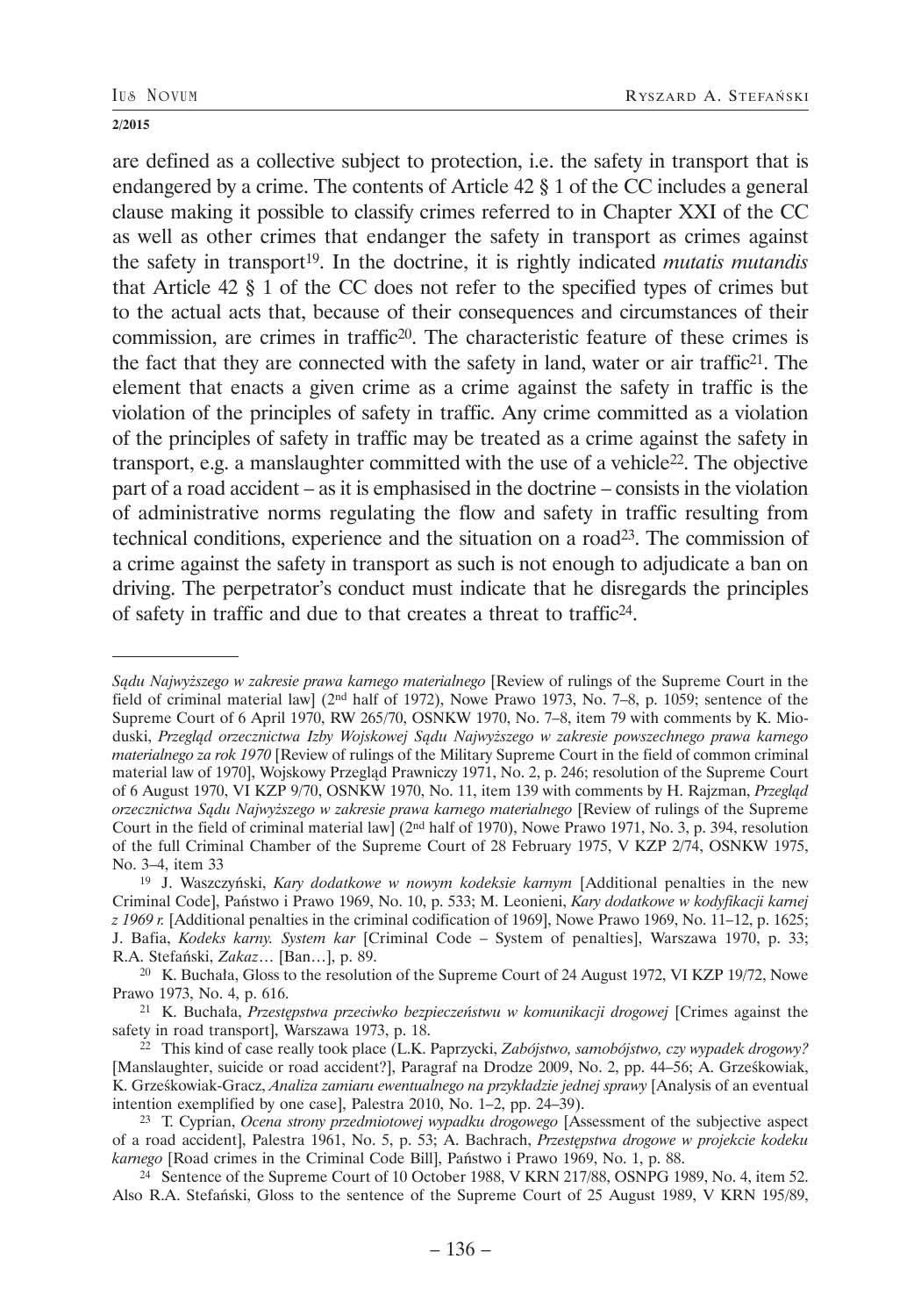## **3. Prerequisites of the adjudication of a ban for life**

The condition for adjudicating a ban on driving motor vehicles for life  $-$  in accordance with Article  $42 \,$ § 3 of the CC – is:

- 1) a commission of a crime of driving a motor vehicle in the land, water or air traffic being in a state if insobriety or under the influence of an intoxicative substance (Article 178a § 1 of the CC):
	- a) by a perpetrator who was earlier convicted for driving a motor vehicle being in a state of insobriety or under the influence of an intoxicative substance (Article 178a § 1 of the CC) or for the crimes of: causing a catastrophe in transport (Article 173 of the CC), causing the direct danger of a catastrophe in transport (Article 174 of the CC), which results in a person's death or a severe damage to health, causing an accident in transport (Article 177 § 2 of the CC) or an accident in transport committed by a soldier driving an armed motor vehicle (Article 355 § 2 of the CC), committed in a state of insobriety or under the influence of an intoxicative substance (Article 178 § 4 of the CC); crimes under Article 177 § 2 and Article 355 § 2 of the CC resulting in a person's death or severe damage to health;
	- b) in the period of a binding ban on driving motor vehicles adjudicated in connection with the conviction for a crime (Article 178a § 4 in fine of the CC); or
- 2) that a perpetrator who at the time of committing a crime of causing a catastrophe in transport (Article 173 of the CC), a crime of an accident in transport (Article 177 § 2 of the CC) or an accident in transport committed by a soldier driving an armed motor vehicle (Article 355 § 2 of the CC), which resulted in a person's death or severe damage to health, was in a state of insobriety or under the influence of an intoxicative substance or fled from the scene of crime.

The commission of a crime of causing the direct danger of catastrophe (Article 174 § 1 or 2 of the CC), which results in a person's death of a severe damage to health does not constitute a prerequisite of the adjudication on a ban on driving for life. The lack of such a provision in Article 42 § 3 of the CC leads to absurd situations. In the event a perpetrator unintentionally caused a danger of a catastrophe, in which another person died or was seriously injured, the act is classified in accordance with Article 174 § 2 of the CC and thus cannot constitute grounds for the adjudication on a ban on driving all types of vehicles for life, and if he did not cause a danger of a catastrophe but just a road accident under Article 177 § 2 of the CC, the adjudication of the ban would be obligatory. Thus, causing a direct danger of a catastrophe, which undoubtedly constitutes a more dangerous consequence, is a more favourable classification.

Problemy Praworządności 1990, No. 10–12, p. 159; A. Marek, *Kodeks karny. Komentarz* [Criminal Code – Commentary], Warszawa 2010, p. 145.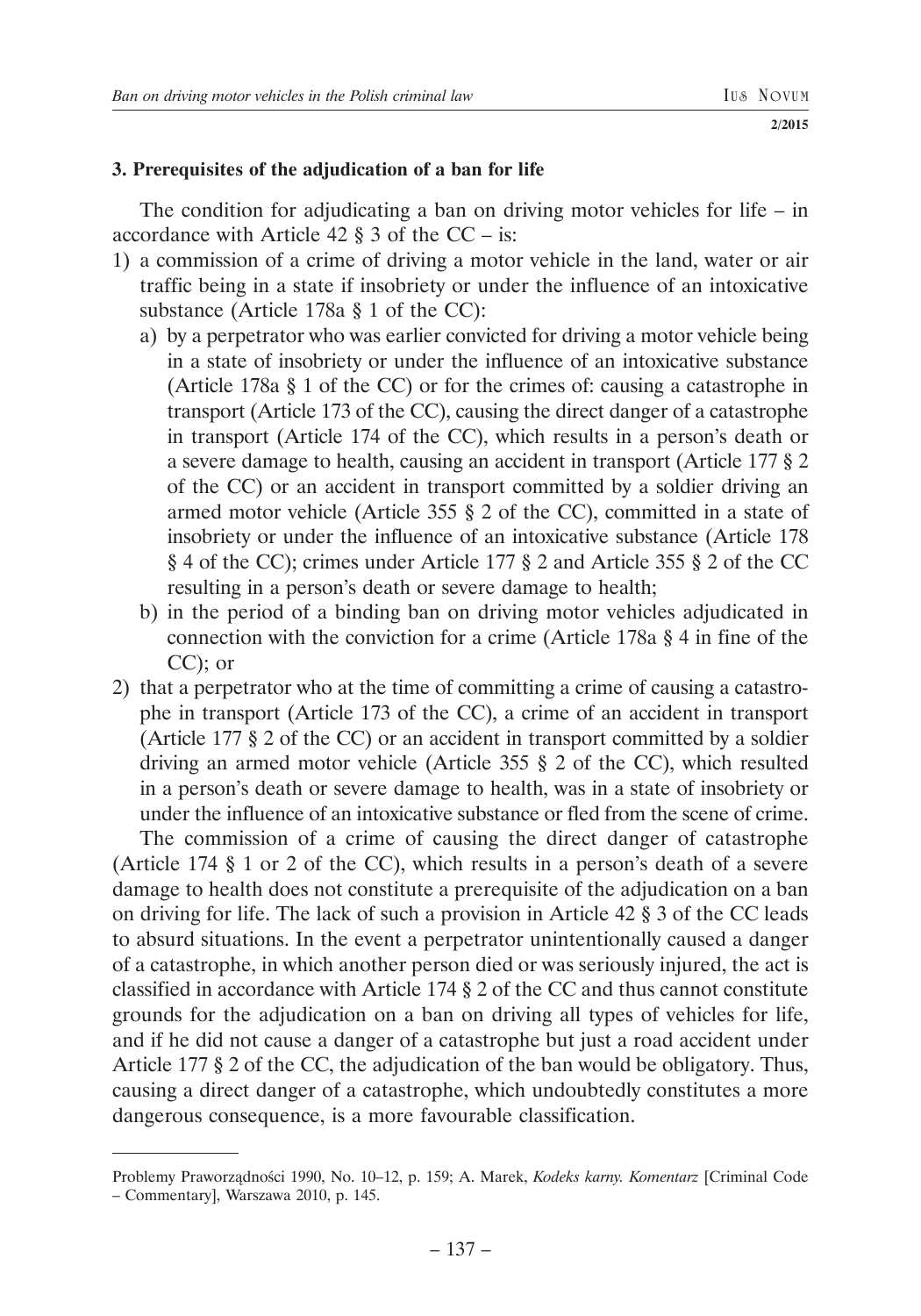## **IV. Objective scope of the ban**

Article 42 of the CC clearly determines the prerequisites of the adjudication on the discussed ban and refers it to driving specified types of vehicles (Article 42 § 1 of the CC), driving all vehicles or specified types of vehicles (Article 42 § 2 of the CC) or driving all motor vehicles (Article 42 § 3 and 4 of the CC).

The objective scope of the optional ban is determined in Article 42 § 1 of the CC in general terms as a ban on driving specified types of vehicles, which means that it may refer to various types of vehicles. There are no statutory restrictions on adjudicating on e.g. a ban on driving motor vehicles, which would cover all types of motor vehicles in all types of traffic zones<sup>25</sup>. One cannot approve of the statement that all motor vehicles cannot be treated as specified types of vehicles26. The shape of the objective scope of the ban can be the result of a far-reaching differentiation based on a narrower or a broader criterion for differentiating specific types of vehicles. The objective scope of the ban depends on the danger that a perpetrator may cause in traffic as a driver. The scope should be proportional to the danger, i.e. the higher level of danger, the broader scope. The limitation of the objective scope differentiation in road traffic to a group of vehicles that require that a driver be in possession of a specific category of licence does not have a normative justification<sup>27</sup>. In the event a ban does not cover all entitlements the accused possesses, confirmed in a licence, he loses only those referred to in the ban. The Supreme Court rightly judged that: "a court adjudicates on a ban on driving vehicles determining what types of vehicles are banned and this court ruling constitutes the basis for an administrative organ to withdraw the authorisation to drive them in the scope determined by the court. The organ cannot broaden or narrow the ban ruled by the court"<sup>28</sup>. Undoubtedly, the ban should refer to the vehicle the perpetrator drove when the crime was

<sup>25</sup> R.A. Stefański, *Zakres przedmiotowy zakazu prowadzenia pojazdów* [Subjective scope of the ban on driving vehicles], Prokuratura i Prawo 1999, No. 11–12, p. 14; J. Wojciechowski, *Kodeks karny. Komentarz. Orzecznictwo* [Criminal Code – Commentary – Rulings], Warszawa 1997, p. 102.

<sup>26</sup>

<sup>27</sup> J. Błaszczyk, *Orzekanie środka karnego w postaci zakazu prowadzenia pojazdów mechanicznych (art. 42 KK). Uwagi krytyczne* [Adjudicating a penal measure in the form of a ban on driving motor vehicles (Article 42 of the CC) – Critical comments], Paragraf na Drodze 2002, No. 1, p. 6; W. Zalewski, [in:] J. Długosz, M. Królikowski, J. Lachowski, A. Sakowicz, R. Skarbek, A. Walczak-Żochowska, W. Zalewski, R. Zawłocki, S. Żółtek, *Kodeks karny. Część ogólna. Komentarz do artykułów 32–116* [Criminal Code – General issues – Comments on Articles 32–116], (ed.) M. Królikowski, R. Zawłocki, vol. II, Warszawa 2010, p. 142.

<sup>28</sup> Ruling of the Supreme Court of 26 February 2014, I KZP 29/13, OSNKW 2014, No. 7, item 52 with a gloss of approval by M. Zbrojewska, LEX/el. 2014 and a partially critical gloss by R.A. Stefański, WPP 2015, No. 1, pp. 131–138.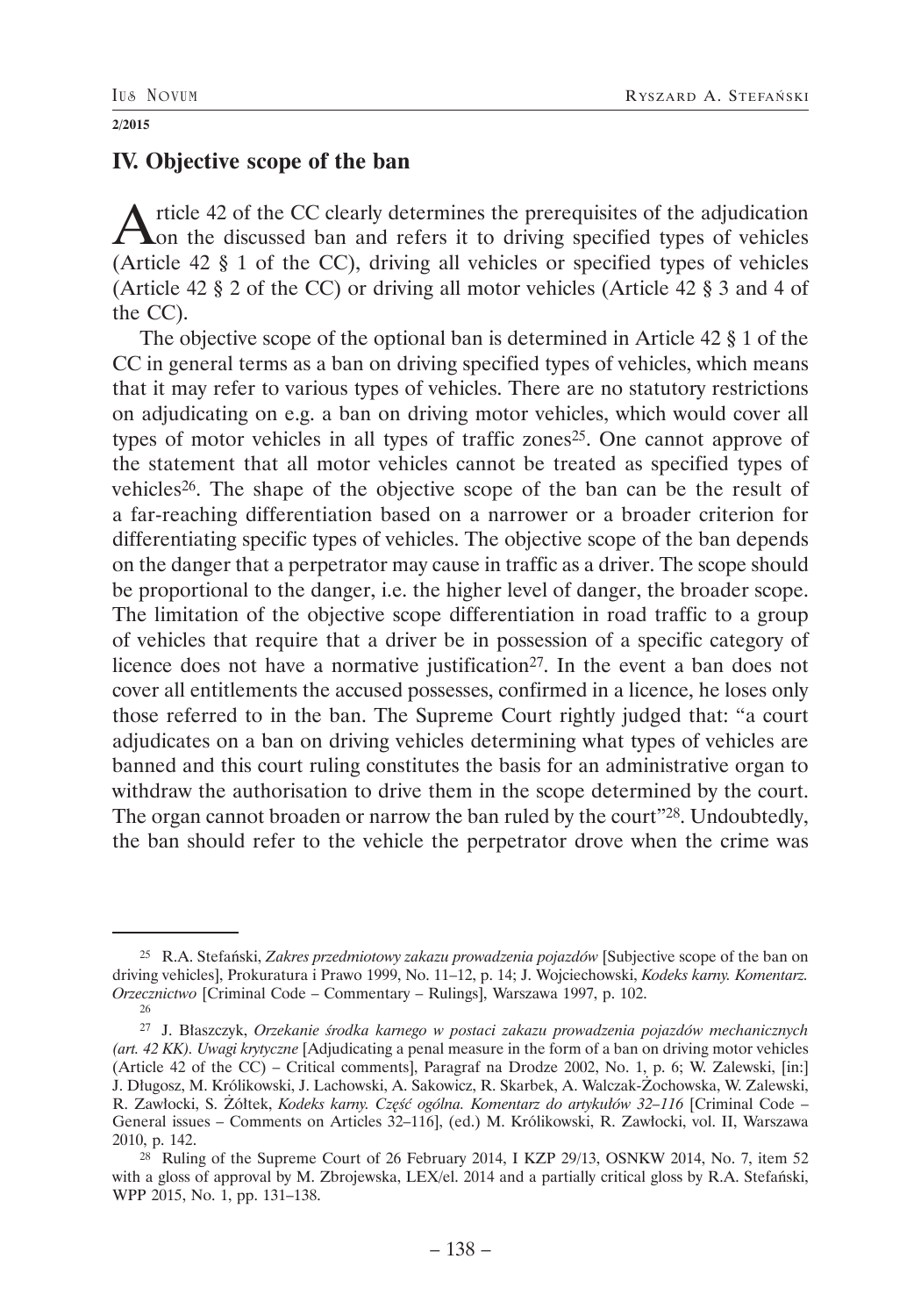committed29. It would be irrational to exempt the vehicle the perpetrator drove when he committed a crime from the ban.

The opinions of the judicature and in literature are unanimous that a ban on driving vehicles may be ruled even if the authorisation to drive them is not obligatory. According to the Supreme Court, "Based on Article 42 § 1 of the CC, it is admissible to adjudicate on a ban on driving a specified type of vehicle, the driving of which does not require the possession of authorisation confirmed in a document issued by an administrative organ"30. It is an inapt standpoint. The essence of the ban is to prohibit a driver who creates danger in traffic participating in it from driving a vehicle. Thus, it refers to vehicles that require that the drivers have adequate theoretical knowledge and practical skills. A competent organ may confirm this. The lack of an obligation to possess such authorisation *eo ipso* means an acknowledgement that driving them does not constitute a threat to traffic. Moreover, also pragmatic arguments speak for the limitation of a ban on vehicles that require that a driver have authorisation to drive. The control of the execution of a ban on driving can be efficient only in situations when a driver is obliged to have a document confirming the authorisation to drive it.

The objective scope of an obligatory ban is determined in a different way. Adjudicated in this mode, it may have the form of a ban on driving "all vehicles" or "specified types of vehicles" (Article 42 § 2 of the CC). The ban on driving all vehicles covers all the vehicles in all the traffic zones. Choosing the other option, a court may narrow the ban to driving one type of vehicles, e.g. motorcycles, or a few types, e.g. motorcycles and cars.

A ban on driving vehicles for life refers to driving all types of vehicles (Article 42 § 3 and \$ of the CC); a court cannot exempt authorisation to drive any particular types of motor vehicles from the ban.

<sup>&</sup>lt;sup>29</sup> Sentence of the Supreme Court of SN 10 June 1991, II KRN 57/91, with a gloss by R.A. Stefański, PS 1994, No. 3, pp. 83–91; sentence of the Supreme Court of 20 January 2010, IV KK 395/09, Legalis, Sentence of the Supreme Court of 14 January 2009, V KK 364/08, OSNwSK 2009, item 167, sentence of the Supreme Court of 7 January 2008, II KK 225/07, OSNwSK 2008, item 6, sentence of the Supreme Court of 1 April 2008, V KK 33/08, Prokuratura i Prawo 2008, No. 9, item 17. J. Błaszczyk, *Orzekanie* [Adjudication], p. 6; W. Zalewski, [in:] M. Królikowski, W. Zalewski, R. Zawłocki, *Kodeks karny* [Criminal Code], vol. II, 2010, p. 141; A. Dziergawka, *Zakaz prowadzenia pojazdów a cofnięcie uprawnień do kierowania nimi* [Ban on driving vehicles vs. a withdrawal of the authorisation to drive them], Paragraf na Drodze 2008, No. 4, pp. 14–16.

<sup>30</sup> Resolution of the Supreme Court of 26 September 2002, I KZP 20/02, OSNKW 2002, No. 11–12, item 92, with a critical gloss by Z. Sienkiewicz, Przegląd Sądowy 2003, No. 10, pp. 143–151 and a gloss of approval by W. Marcinkowski, Prokurator 2003, No. 1, pp. 93–97 and critical comments by R.A. Stefańskiego, *Przegląd uchwał Izby Karnej Sądu Najwyższego w zakresie prawa karnego materialnego, prawa karnego wykonawczego, prawa karnego skarbowego i prawa wykroczeń za 2002 r.* [Review of resolutions of the Criminal Chamber of the Supreme Court in the field of criminal material law, penalty execution law, penal fiscal law and petty offences law of 2002], Wojskowy Przegląd Prawniczy 2003, No. 1, pp. 66–69, resolution of the Supreme Court of 22 November 2002, I KZP 34/02, Biuletyn SN 2002, No. 11, p. 17.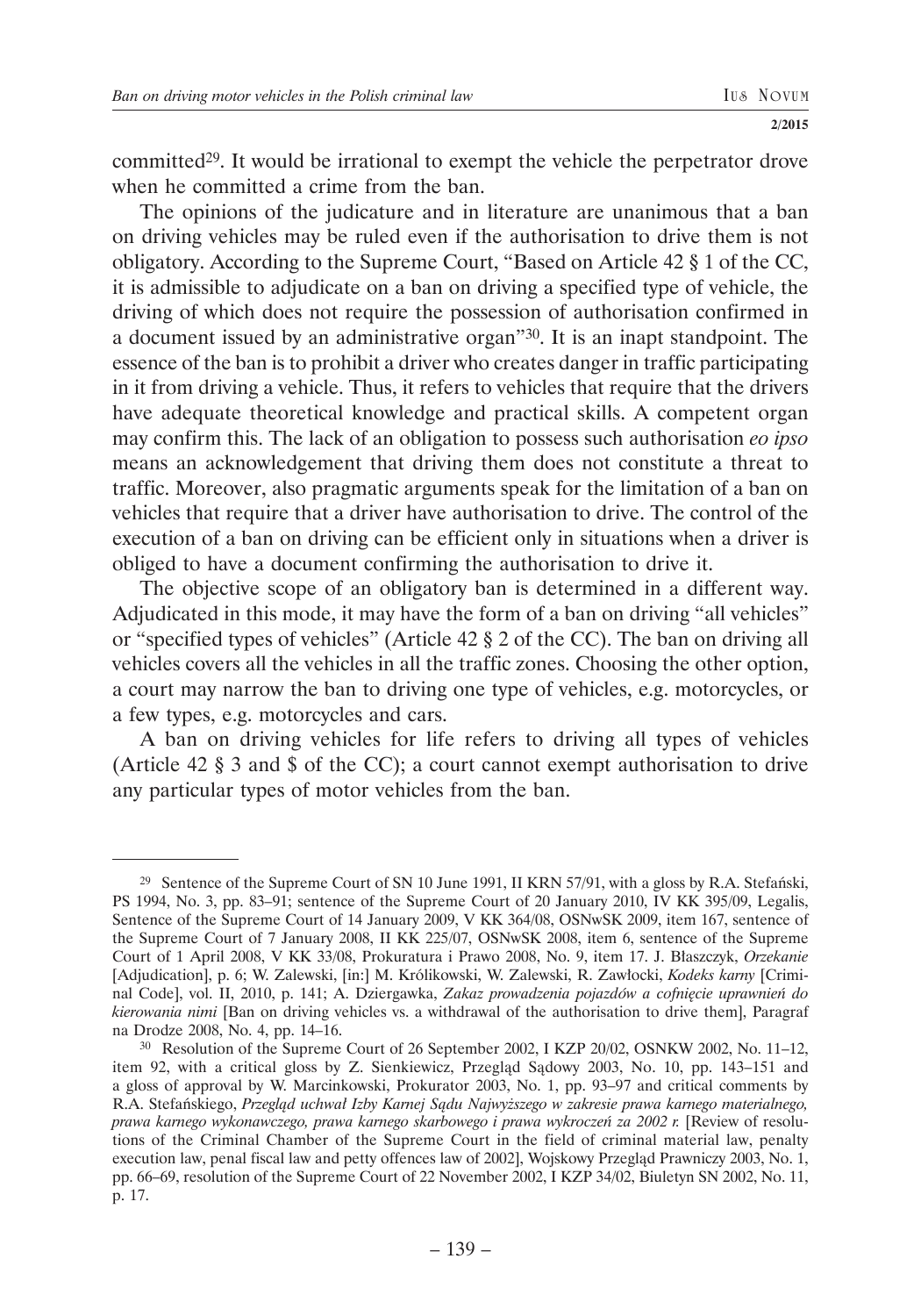# **V. Adjudication mode**

A fixed-term ban on driving is adjudicated in the optional or obligatory mode.<br>A ban on driving all vehicles for life is adjudicated in the obligatory mode. However, it may be relatively obligatory and absolutely obligatory. The adjudication on a ban is relatively obligatory in case a perpetrator at the moment of committing a crime referred to in Article 173 of the CC, which resulted in a person's death or severe damage to health, or at the moment of committing a crime referred to in Article 177 § 2 or Article 355 § 2 of the CC was in a state of insobriety or under the influence of an intoxicative substance or fled from the scene of crime (Article 42 § 3 of the CC). The obligatoriness of its adjudication is alleviated by a clause that lays down that a court may renounce inflicting this measure for life if *verba legis* "there is an extraordinary situation justified by special circumstances". The absolutely obligatory adjudication on a ban on driving occurs in the event the perpetrator commits a serious crime against the safety of transport being in a state of insobriety or under the influence of an intoxicative substance or fees from the scene of crime for the second time (Article 42 § 4 of the CC).

The circumstances resulting in an obligatory adjudication on the fixedterm ban include the commission of a crime in a state of insobriety or under the influence of an intoxicative substance or fleeing from the scene of crime (Article 42 § 2 of the CC).

## **1. State of insobriety**

A state of insobriety is a legal category defined in Article 115 § 16 of the CC and Article 46 item 3 of Act of 26 October 1982 on upbringing in sobriety and preventing alcoholism. According to these regulations, a state of insobriety takes place when: (1) the content of alcohol in blood exceeds 0.5 per mille or leads to the concentration exceeding that level; or (2) the content of alcohol in 1 dm3 of the exhaled air exceeds 0.25 mg or leads to the concentration exceeding that level.

A state of insobriety must be distinguished from a state after the consumption of alcohol, which is defined in Article 46 item 2 of the cited Act. A state after the consumption of alcohol occurs when: (1) the content of alcohol in blood is from 0.2 to 0.5 per mille; or  $(2)$  the content of alcohol in 1 dm<sup>3</sup> of the exhaled air is from 0.1 to 0.25 mg.

The definition of a state of insobriety indicates two alternative criteria, i.e. the content of alcohol in blood and the content of alcohol in the exhaled air. The examination of the exhaled air is an indirect analysis of blood flowing through pulmonary alveoli. The consumed alcohol is resorbed from the human gastrointestinal tract to blood, and with it to all the tissues and body fluids. In the pulmonary alveoli, biological gas-exchange with the blood takes place following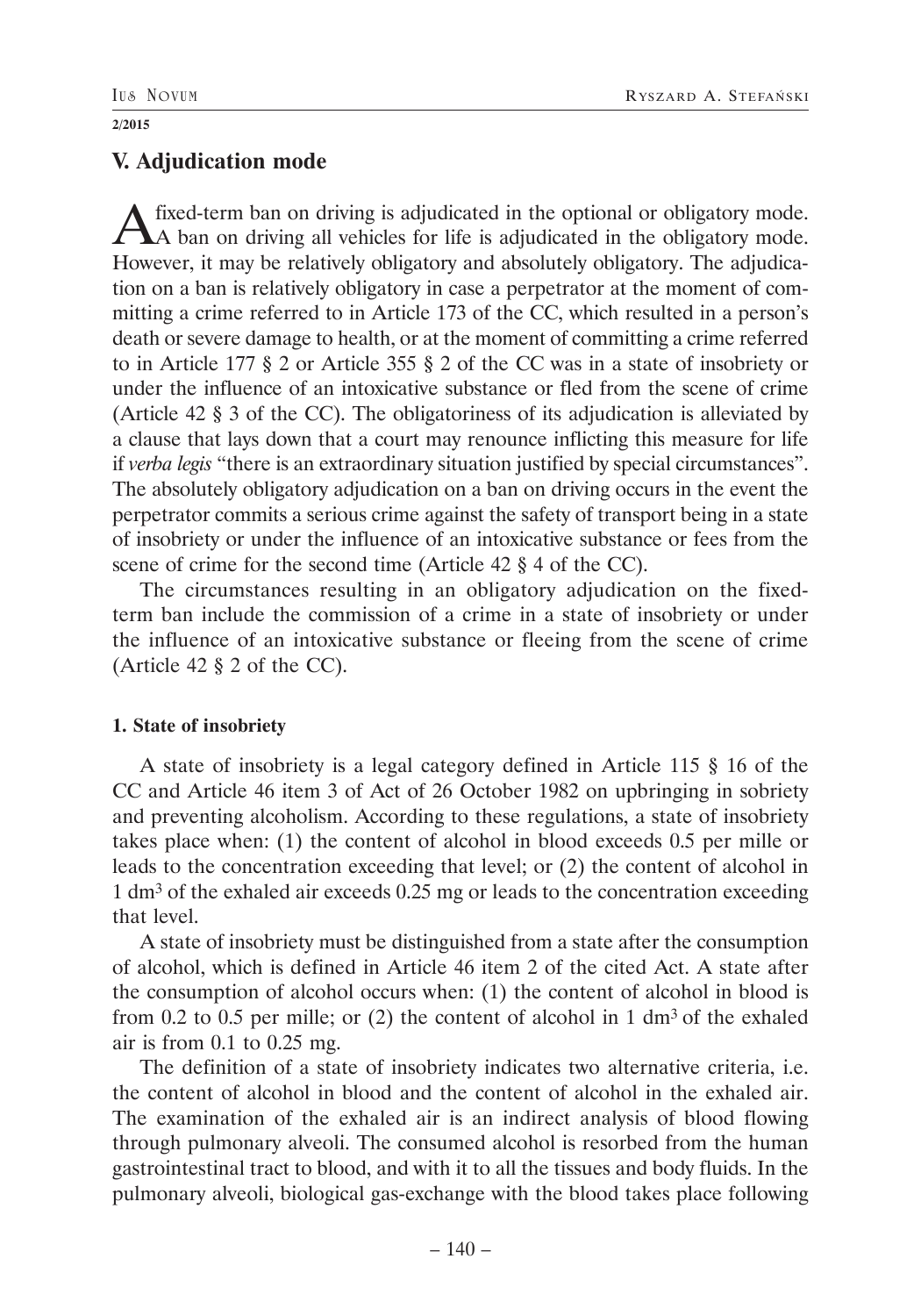the principles of physics. The amount of alcohol in the exhaled air is strictly connected with its proportional content in blood; the higher level of alcohol in blood, the higher level of alcohol in the exhaled air<sup>31</sup>.

The legislator totally disregards the influence of alcohol on a human organism; it is absolutely unimportant for the determination of a state of insobriety $32$ . As the Supreme Court noticed: "Individual tolerance to alcohol does not justify the adoption of different sobriety thresholds. Alcohol tolerance depends on so many imperceptible and changeable factors that defining it by court in every individual case is not possible. There is also no argument for treating persons driving a vehicle being in a state after the consumption of alcohol in a privileged way, especially as these persons cannot be sure whether in a given situation their organism will not be affected by the consumed alcohol"33. What is important is the fact of reaching or exceeding the above-mentioned thresholds. It is not right to express an opinion that the influence of alcohol on a human body cannot be disregarded34 because the legislator stipulated that introducing the minimum content of alcohol for the state after the consumption of alcohol. "When a state after the consumption of alcohol, having exceeded a certain limit, changes into a state of insobriety, it does not mean – as the Supreme Court rightly noticed – it stops being a state after the consumption of alcohol"35.

### **2. State under the influence of an intoxicative substance**

A state under the influence of an intoxicating substance, unlike a state of insobriety, is not defined in the context of the Criminal Code, neither is it defined in Act of 29 July 2005 on preventing drug addition<sup>36</sup>. It results in substantial

<sup>31</sup> J. Markiewicz, *Alcomat Siemensa — nowe rozwiązanie dla doraźnej kontroli trzeźwości* [Siemens' breath alcohol tester – a new solution for an instant sobriety check], Zagadnienia Wykroczeń 1985, No. 3, p. 16; W. Gubała, *O alkohologii sądowej (uwagi biegłego)* [On court alcohology (expert witness' comments)], Palestra 1991, No. 1–2, p. 4; *ibid.*, *Toksykologia alkoholu. Wybrane zagadnienia* [Alcohol toxicology – Selected issues], Kraków 1997, pp. 42–46; J. Markiewicz, W. Gubała, *Kilka uwag w sprawie analizy stężenia alkoholu w powietrzu wydychanym w związku z glosą dr W. Grzeszczyka* [A few comments on the analysis of the concentration of alcohol in the exhaled air in connection with a gloss by W. Grzeszczyk, PhD], Problemy Praworządności 1990, No. 4–5, p. 55. 32 R.A. Stefański, *Stan nietrzeźwości w ustawie* [State of insobriety in a sttute], Problemy alkoholizmu

<sup>1983,</sup> No. 4, p. 10.

<sup>33</sup> Resolution of the full Criminal Chamber of the Supreme Court of 28 February 1975, V KZP 2/74, OSNKW 1975, No. 3–4, item 33, thesis 7.

<sup>34</sup> A. Skowron, *Wokół stanów związanych z użyciem alkoholu* [On the state connected with the use of alcohol] (Part 1), Paragraf na Drodze 2007, No. 2, p. 18.

<sup>35</sup> Ruling of the Supreme Court of 7 June 2002, I KZP 14/02, Prokuratura i Prawo 2002, No. 9, item 16, with comment of approval by R.A. Stefański, *Przegląd uchwał Izby Karnej Sądu Najwyższego w zakresie prawa karnego materialnego, prawa karnego wykonawczego, prawa karnego skarbowego i prawa wykroczeń za 2002 r.* [Review of resolutions of the Criminal Chamber of the Supreme Court in the field of criminal material law, penalties execution law, penal fiscal law and petty offences law of 2002], Wojskowy Przegląd Prawniczy 2003, No. 1, pp. 122–123.

<sup>36</sup> Journal of Laws of 2012, item 124 as amended.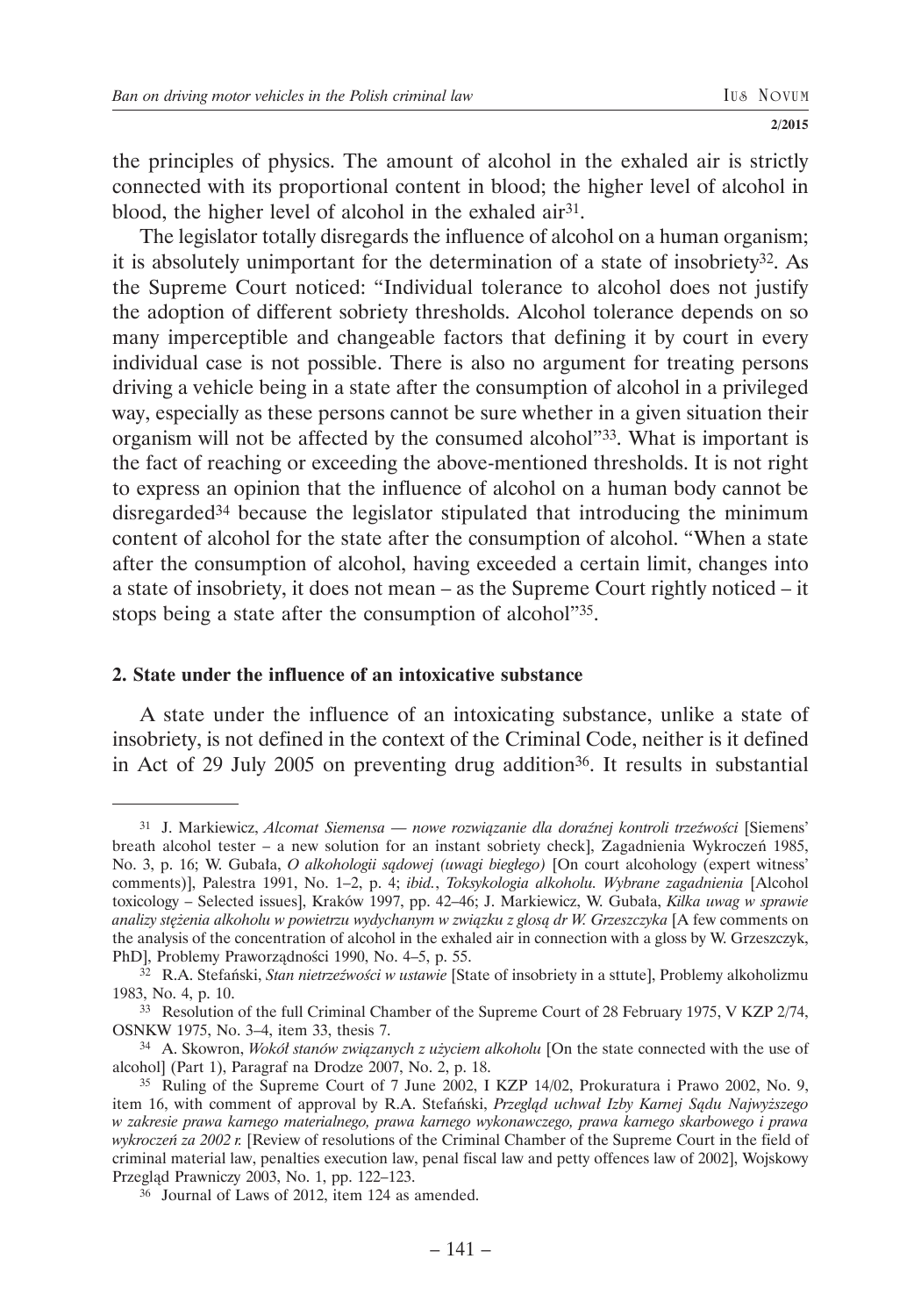interpretational difficulties, especially as referring to the state connected with the use of intoxicative substances, the Petty Offences Code uses a concept of "a state under the use of another substance" (Article 70 § 2, Article 86 § 2, Article 87 § 1 and 2 of the POC) and "a state under the influence of another intoxicating substance" (Article 33 § 4 of the POC), and in the Law on road traffic "a state after the use of another substance acting in a way similar to alcohol" (Article 45 item 1 point 1, Article 129 item 2 point 8 letter a, item 4b point 1 and Article 135 item 1 point 1 letter a), in the Criminal Code "a state under the influence of an intoxicative substance" (Article 42 § 2 and 3, Article 47 § 3, Article 178 § 1, Article 178a § 1 and 4, Article 179, Article 180). Interpreting "a state under the influence of an intoxicative substance", it is necessary to distinguish it from "a state after the use of another substance acting in a similar way to alcohol" and indicate the criteria differentiating the two. It is difficult because there is no indicator similar to the content of alcohol in a human body measured per mille or in mg/dcm3. There are opinions in literature that the complexity of alterations that intoxicative substances undergo in a human body and the consequences of addiction in the form of tolerance and symptoms of withdrawal do not allow for establishing a threshold for the concentration level or a range of thresholds for the concentration of the active compound ingredients of these substances in blood.37 The current state can change because the participants of the conference entitled "Substances acting similarly to alcohol – Interpretation of drivers' blood tests for the needs of court proceeding" in Cracow on 28–29 November 2012 were for establishing thresholds for a state under the influence of some intoxicating substances38. During another conference, analytical limits and thresholds values for a state after the use and a state under the influence of substances were established in a way similar to alcohol for the need of developing opinions for courts39.

The meaning of the concept of an intoxicative substance is not clear either. There are two standpoints in the doctrine in this area:

<sup>37</sup> M. Kała, *Środki podobnie działające do alkoholu. Zagadnienia analityczne i interpretacyjne świetle prawa* [Substances resulting in effects similar to alcohol – Analytical and interpretational issues in the light of law], [in:] *Wypadki drogowe. Vademecum biegłego sądowego* [Road accidents – Expert witness' handbook], Kraków 2006, p. 1048.

<sup>38</sup> M. Kała, *Rozpowszechnienie używania środków psychoaktywnych przez kierowców w Europie i prawne kryteria regulujące obecność tych środków w organizmie kierowcy* [Spread of psychoactive substances use among drivers in Europe and legal criteria for regulating the presence of these means in a driver's organism], [in:] *Konferencja:* Środki podobnie działające do alkoholu. *Interpretacja wyników badań krwi kierowców dla potrzeb sądowych* [Conference on Substances acting similarly to alcohol – Interpretation of drivers' blood tests for the needs of court proceeding], Kraków, 28–29 November 2012, pp. 15–27.

<sup>&</sup>lt;sup>39</sup> M. Kała, "Wizja zero" w bezpieczeństwie ruchu drogowego [Vision Zero in the road traffic safety], [in:] *30th Conference of Polish Court Toxicologists on Środki działające podobnie do alkoholu w praktyce toksykologa sądowego* [Substances acting in a way similar to alcohol in a court toxicologist's practice], Augustów, 15–17 May 2013, Conference materials, pp. 15–17.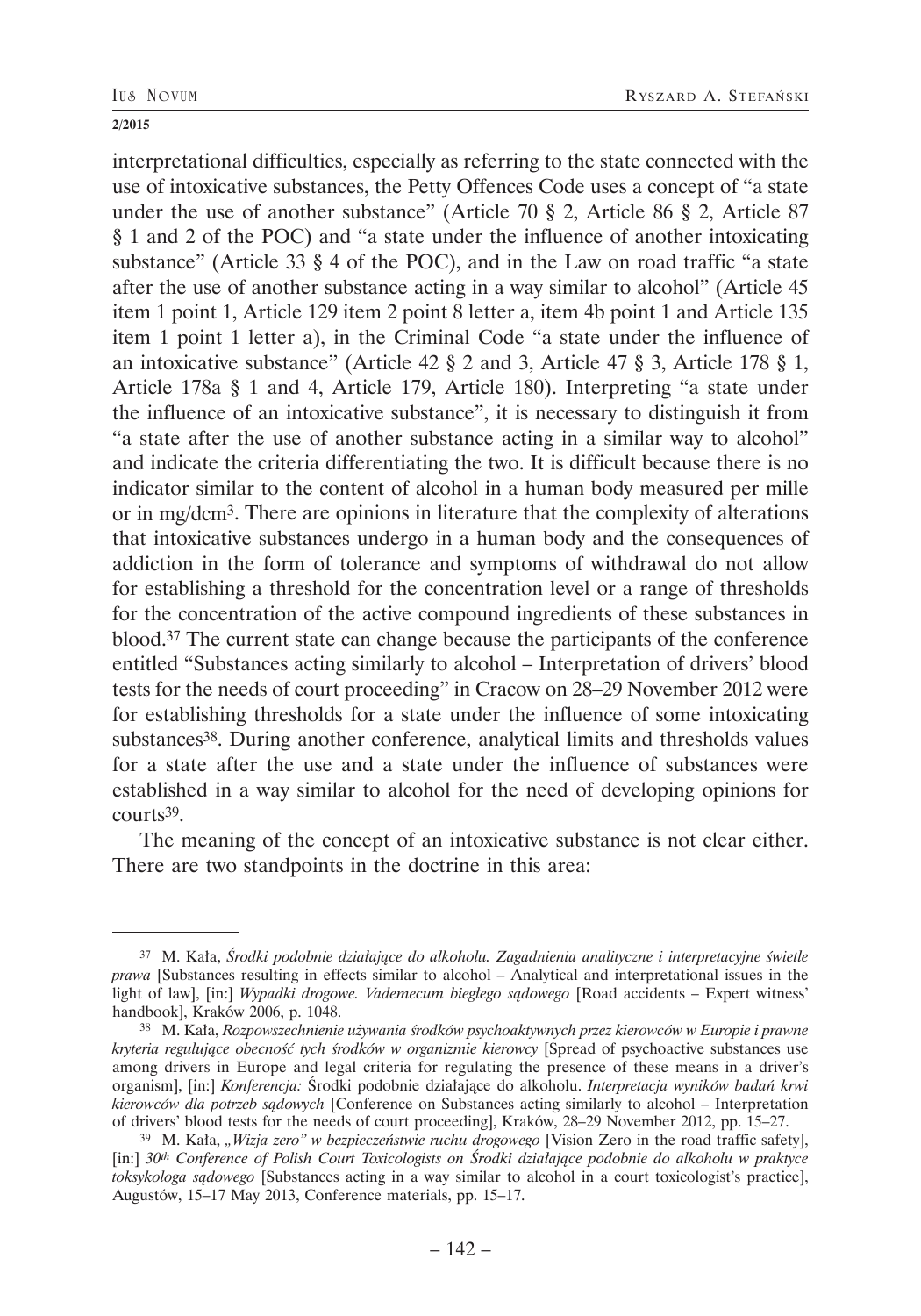- 1) Intoxicating substances are ones that are defined in Act on preventing drug addiction<sup>40</sup>. In accordance with Article 4 point 26 of Act on preventing drug addiction, an intoxicative substance is any substance of natural or synthetic origin that affects the central nervous system defined in the list of intoxicative substances in Annex 1 to the Act. The substances include, inter alia: acetorphine, anileridine, fentanyl, heroine, coca leaves, poppy straw concentrates, poppy straw extracts, morphine, nicomorphine and normorphine. The assumption of the coherence of the legal system is to be an argument for the adoption of this interpretation because, if the legislator defines a concept, it should be binding for its interpretation in other legal regulations unless the legislator decides otherwise.
- 2) These are not only substances defined in Act on preventing drug addiction but also all kinds of substances of natural or synthetic origin that have a negative impact on the central nervous system, resulting in a state of stupor, e.g. psychotropic substances or substances substituting for intoxicative substances<sup>41</sup>.

The Supreme Court rightly assumed that "the concept of an intoxicative substance as referred to in Article 178a of the CC covers not only intoxicative substances specified in Act of 29 July 2005 on preventing drug addiction (uniform text, Journal of Laws of 2012, item 124 as amended), but also other substances of natural or synthetic origin affecting a central nervous system, the use of which results in the reduction of skills in driving a vehicle"42.

<sup>40</sup> M. Dąbrowska-Kardas, P. Kardas, *Odpowiedzialność za spowodowanie wypadku komunikacyjnego w świetle regulacji nowego kodeksu karnego z 1997 r.* [Liability for causing an accident in transport in the light of the new Criminal Code of 1997], part II, Palestra 1999, No. 3–4, p. 42; K. Krajewski, *Pojęcie środka odurzającego na gruncie kodeksu karnego*, Państwo i Prawo 2003, No. 11, pp. 33–35; K. Buchała, *Zbiegnięcie kierującego pojazdem mechanicznym z miejsca zdarzenia* [Fleeing of a driver from the scene of accident], [in:] *Rozważania o prawie karnym. Księga pamiątkowa z okazji siedemdziesięciolecia urodzin Prof. A. Ratajczaka* [Criminal law considerations – Book commemorating Professor A. Ratajczak's 70th birthday], (ed.) A.J. Szwarc, Poznań 1999, p. 48; E. Kunze, *Przestępstwo prowadzenia pojazdu w stanie nietrzeźwości lub pod wpływem środka odurzającego (art. 178a KK)* [Crime of driving a vehicle in the state of insobriety on under the influence of an intoxicating substance (Articlle 178a of the CC)], [in:] *Nauka wobec współczesnych zagadnień prawa karnego w Polsce. Księga pamiątkowa ofiarowana Prof. A. Tobisowi* [Science towards contemporary issues of criminal law – Commemorative book presented to Professor A. Tobis], (ed.) B. Janiszewski, Poznań 2004, p. 155.

<sup>41</sup> R.A. Stefański, *Prawna ocena stanów związanych z używaniem* środków *odurzających w ruchu drogowym* [Legal evaluation of the states related to the use of intoxicating substances in road traffic], Prokuratura i Prawo 1999, No. 4, pp. 19–20; K. Łucarz, A. Muszyńska, *Pojęcie środka odurzającego w prawie karnym* [Concept of an intoxicating substance in criminal law], Państwo i Prawo 2008, No. 6, pp. 91–126.

<sup>42</sup> Resolution of the Supreme Court of 27 February 2007, I KZP 36/06, OSNKW 2007, No. 3, item 21, with glosses of approval by R.A. Stefański, Państwo i Prawo 2007, No. 8, pp. 130–135; T. Huminiak, Paragraf na Drodze 2007, No. 6, pp. 5–12; R. Małek, Wojskowy Przegląd Prawniczy 2007, No. 4, pp. 96–100; K. Wojtanowska, Prokuratura i Prawo 2008, No. 12, pp. 141–153; K. Łucarz, A. Muszyńska, Przegląd Sądowy 2008, No. 3, pp. 122–128; J. Dąbrowski, Wojskowy Przegląd Prawniczy 2009, No. 2, pp. 128–133, a partly critical gloss by G. Kachel, Gdańskie Studia Prawnicze – Przegląd Orzecznictwa 2008, No. 2, pp. 139–142 and a critical gloss by A.T. Olszewski, Prokuratura i Prawo 2008, No. 12, pp. 154–159 and comments of approval by R.A. Stefański, *Przegląd uchwał Izby Karnej Sądu Najwyższego w zakresie prawa karnego materialnego i prawa wykroczeń za 2007 r.* [Review of resolutions of the Criminal Chamber of the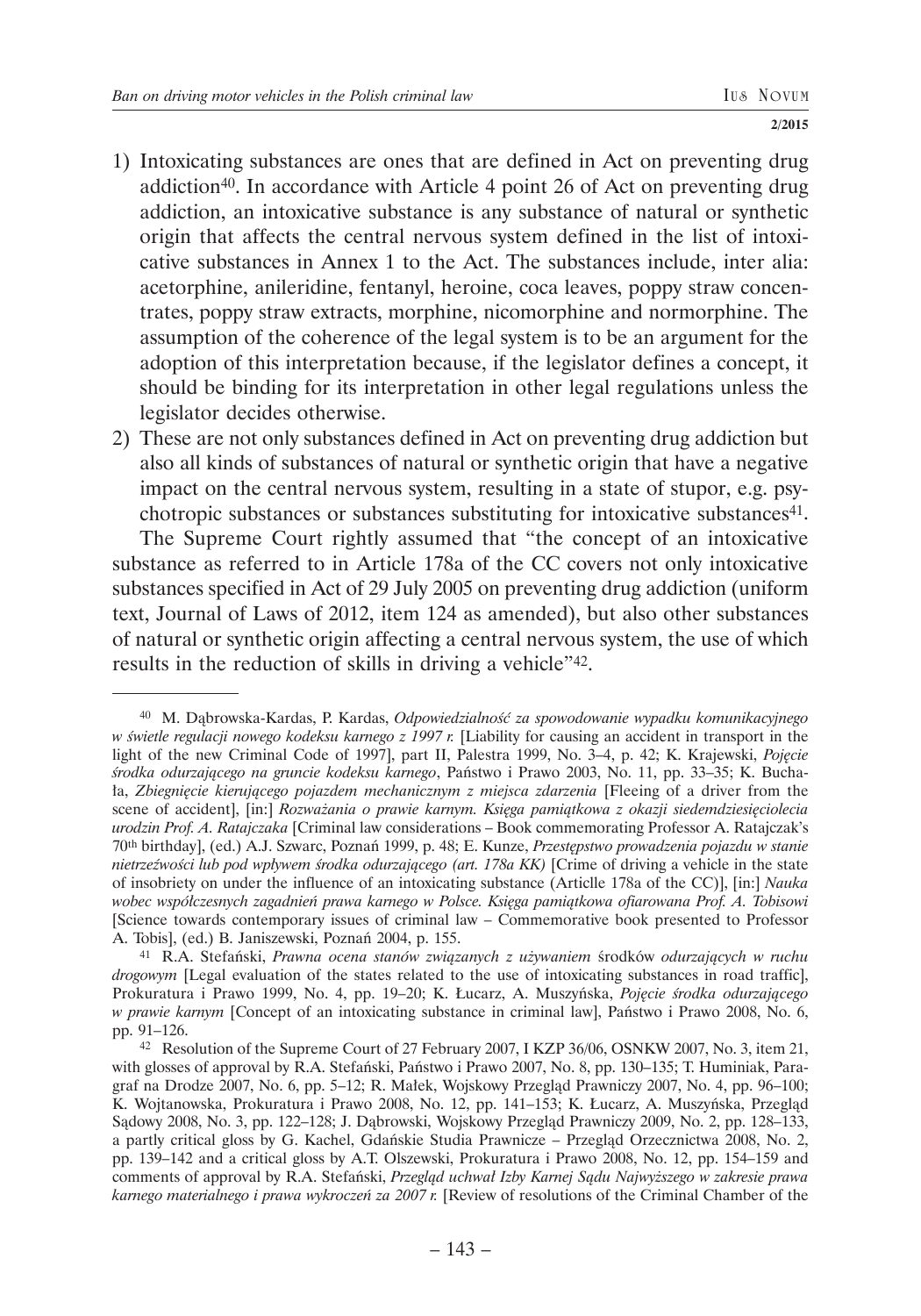The recognition of the presence of an intoxicative substance or its metabolite is not sufficient to assume that it caused trouble with psychic actions in the same way as the content of alcohol in blood exceeding 0.5 per mille. Although any dose of opiates, tetrahydrocannabinol, amphetamine and cocaine affects a human organism in a negative way, the intensity of the influence depends on the amount of the substance administered. Only the amount of the substance causing trouble with psychic actions that is characteristic of the state of insobriety makes it possible to state that we deal with a state under the influence of an intoxicative substance. Intoxicative substances, depending on the type, show different influence on a human organism, but the more of the substance administered, the stronger its influence because of the higher concentration. The burden of proof, unlike in case of insobriety, is transferred onto the external symptoms of being under the influence of an intoxicative substance. In order to state that a person is in the state under the influence of an intoxicative substance it is necessary to recognise the presence of a particular intoxicative substance in the organism and external trouble with psychic actions, similar to those caused by the amount of alcohol defined as a state of insobriety. The Supreme Court rightly judged that a state under the influence of an intoxicative substance is such a state that results – in terms of the influence on the central nervous system, especially trouble with psychomotor actions – in the same effects as the consumption of alcohol resulting in a state of insobriety43.

### **3. Fleeing from the scene of incident**

Starting with the linguistic meaning of the word 'to flee', it is rightly indicated in the doctrine that 'fleeing from the scene of incident' means "a person's intentional activity aimed at leaving a certain place in order to escape from something"44. The Supreme Court rightly interpreted this concept stating that "fleeing from the scene of incident as referred to in Article 145 § 4 of the CC of 1969 (Article 178 of the new CC) takes place when a perpetrator leaves the scene of accident in order to avoid responsibility, especially prevent or hamper the establishment of his identity, the circumstances of the accident, including the state of insobriety (in the light of Article 178 of the CC as well as a state under the influence of an intoxicative substance)45.

Supreme Court in the field of criminal material law and petty offences law of 2007], Wojskowy Przegląd Prawniczy 2008, No. 1, pp. 133–137, ruling of the Supreme Court of 28 March 2007, II KK 147/06, KZS 2007, No. 9, item 9.

<sup>43</sup> Sentence of the Supreme Court of 7 February 2007, V KK 128/06, KZS 2007, No. 6, item 39, with a gloss by R.A. Stefański, Przegląd Sądowy 2008, No. 6, pp. 152–158, ruling of the Supreme Court of 31 May 2011, V KK 398/10, Prokuratura i Prawo 2011, No. 12, item 3.

<sup>44</sup> M. Dąbrowska-Kardas, P. Kardas, *Kryminalizacja ucieczki sprawcy wypadku drogowego z miejsca zdarzenia w świetle nowelizacji k.k. z 12 lipca 1995 r*. [Incrimination of fleeing of a perpetrator of a road accident from the scene of accident in the light of the amended Criminal Code of 12 July 1995], part I, Palestra 1996, No. 3–4, p. 23.

<sup>45</sup> Sentence of the Supreme Court of 15 March 2001, III KKN 492/99, OSNKW 2001, No. 7–8, item 52, with glosses of approval by J. Satko, Orzecznictwo Sądów Polskich 2001, No. 12, pp. 639–640;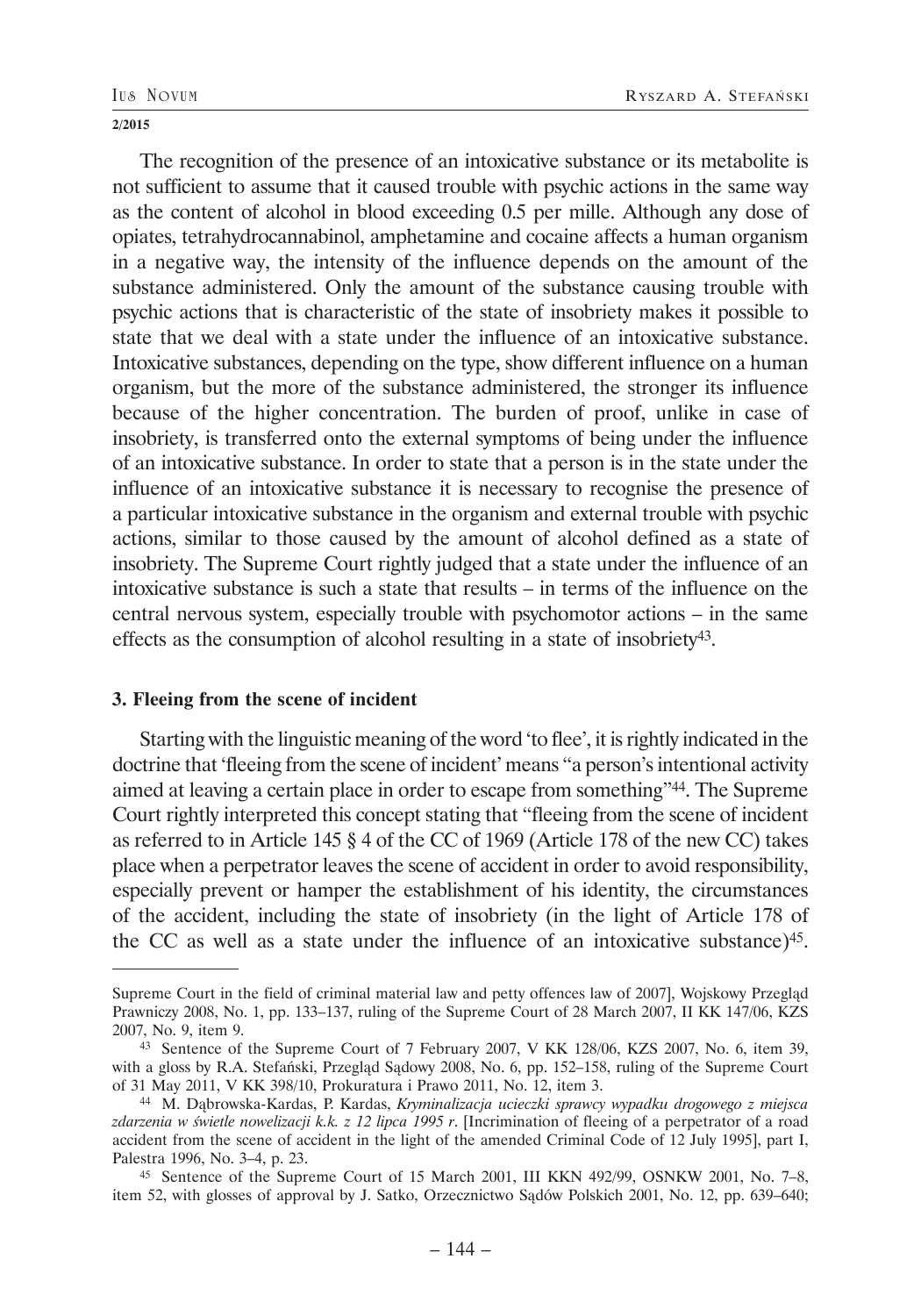# **VI. Time limits for a ban**

A ban on driving vehicles is adjudicated for a period from one to 15 years<br>Article 43 § 1 of the CC), but – as it was indicated earlier – obligatory ban (Article 42 § 2 of the CC) cannot be ruled for a period shorter than three years (Article 43 § 2 and Article 43 § 1 of the CC).

A court may, after half of the period for which the measure was adjudicated, treat it as served if the convict complied with the legal order and the penal measure was executed for at least a year (Article 84 § 1 of the CC). This is not applicable to the ban adjudicated in the obligatory mode (Article 84 § 2 of the CC) and ruled for life, because in such a case the prerequisite of serving half of the period cannot be met.

In case of a ban for life, a court may – based on Article 84 § 2a of the CC – treat it as served if the convict complied with the legal order and there is no threat of committing a crime similar to that for which the measure was adjudicated and the penal measure was executed for at least 15 years.

As far as a ban adjudicated for life is concerned (Article 42 § 3 and 4 of the CC) and one ruled in the obligatory mode (Article 42 § 2 of the CC), it is possible to mitigate the ban within the penalties execution proceeding. In accordance with Article 182a § 1 of the PEC, if a ban on driving vehicles was executed for at least half of the adjudicated period, and in case of a ban forever or for life for a period of at least 10 years, a court may adjudicate the execution of a penal measure in the form of a ban on driving vehicles that are not equipped with a breath alcohol ignition interlock device if the perpetrator's attitude, characteristic features and condition as well as conduct during the execution of the penal measure convince the court that driving vehicles by the person does not inflict danger for transport (Article 182a § 1 of the PEC). The convict may drive a vehicle for which the driving authorisation was covered by the ban but only with the installed BAIID.

A ban modified in this way does not refer to vehicles used to learn to drive and take driving examinations if the convict is a learner or an examinee subject

S. Hoc, Wojskowy Przegląd Prawniczy 2002, No. 1, pp. 147–150 and K.J. Pawelec, Jurysta 2002, No. 1 and approving comments by S. Zabłocki, *Przegląd orzecznictwa Sądu Najwyższego – Izba Karna* [Review of rulings of the Supreme Court – Criminal Chamber], Palestra 2001, No. 7–8, pp. 191–192, sentence of the Supreme Court of 30 March 2005, WA 3/05, OSNwSK 2005, No. 1, item 639, rulings of the Supreme Court of 27 August 1968, RW 948/68, OSNKW 1968, No. 12, item 143, with a gloss of approval by A. Bachrach, Państwo i Prawo 1969, No. 10, pp. 703–708, sentence of the Supreme Court of 18 May 2009, III KK 22/09, Krakowskie Zeszyty Sądowe 2010, No. 10, p. 12, with a gloss of approval by R.A. Stefański, Paragraf na Drodze 2010, No. 10, pp. 21–25, ruling of the Supreme Court of 21 October 2009, V KK 176/09, Prokuratura i Prawo 2010, No. 3, item 4, with a gloss of approval by R.A. Stefański, Przegląd Sądowy 2010, No. 6, pp. 115–121, sentence of the Supreme Court of 1 March 2011, V KK 284/10, OSNKW 2011, No. 5, item 45, with glosses of approval by R. Małek, Ius Novum 2011, No. 3, pp. 156–161, R.A. Stefański, Prokuratura i Prawo 2011, No. 11, pp. 176–182, W. Kotowski, Paragraf na Drodze 2011, No. 11, pp. 5–15, sentence of the Supreme Court of 17 January 2012, V KK 389/11, Prokuratura i Prawo 2012, No. 4, item 2.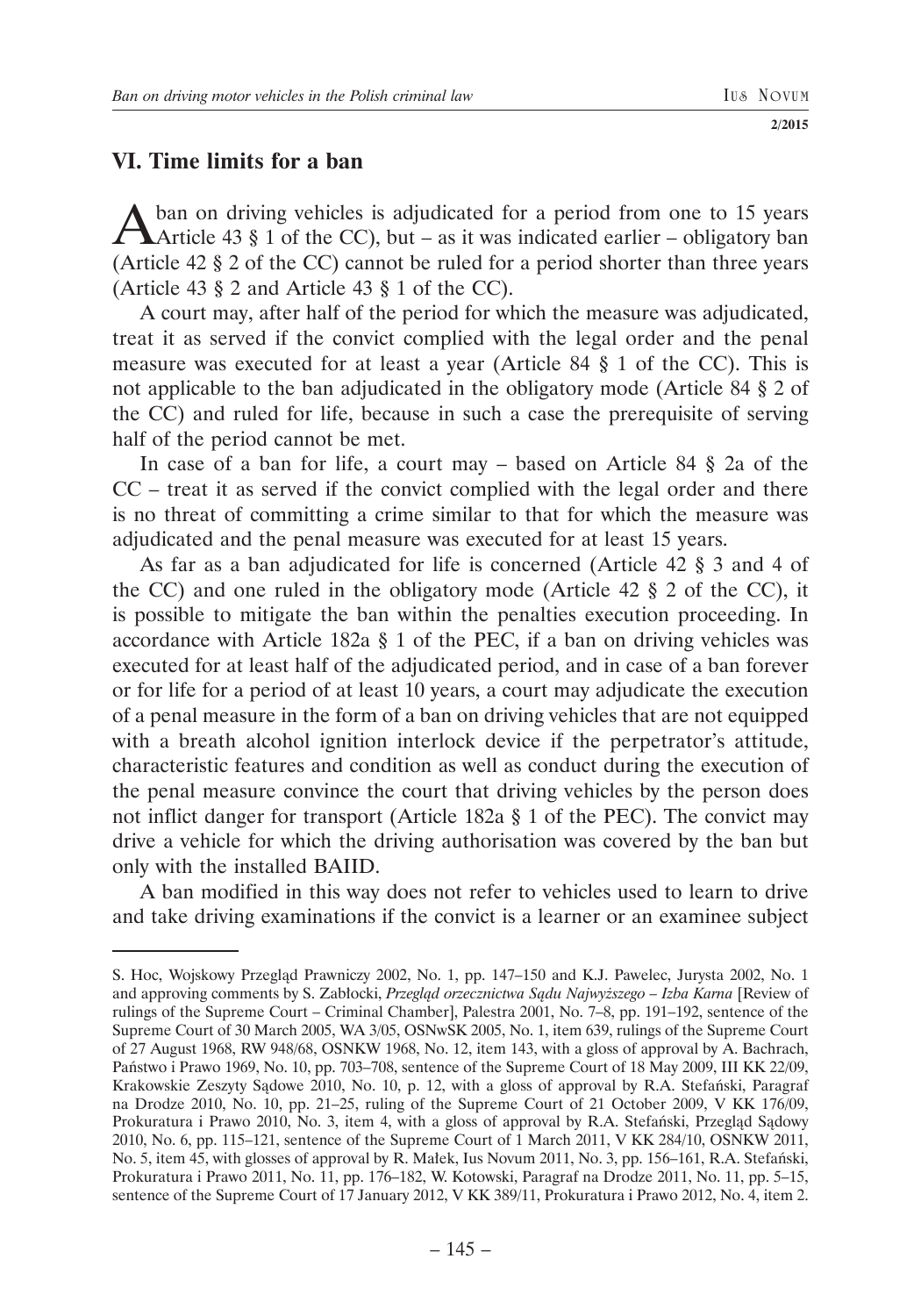to the regulations of Act of 5 January 2011 on persons driving vehicles or Act of 6 September 2001 on road transport46 (Article 182a § 2 of the PEC).

If the convict had flagrantly violated the legal order with regard to the safety of road traffic, especially committed a crime against the safety in transport, a court may quash the execution mode for the ban on driving vehicles not equipped with BAIID (Article 182a § 3 of the PEC).

## **BAN ON DRIVING MOTOR VEHICLES IN THE POLISH CRIMINAL LAW**

## **Summary**

The article discusses the issue of a penal measure of a ban on driving vehicles in the Polish criminal law. It analyses such issues as the evolution of the ban, its legal character, ways of adjudicating, prerequisites, objective scope, optional and obligatory adjudication modes, a fixed-term ban, a ban for life and rationale for shortening the ban or limiting its objective scope.

# **ZAKAZ PROWADZENIA POJAZDÓW W POLSKIM PRAWIE KARNYM**

## **Streszczenie**

Przedmiotem artykułu jest środek karny zakazu prowadzenia pojazdów w polskim prawie karnym. Analizie zostały poddane takie zagadnienia jak: ewolucja tego zakazu, jego charakter prawny, sposoby orzekania, przesłanki, zakres przedmiotowy, tryb orzekania fakultatywny i obligatoryjny, okres terminowego zakazu, zakaz dożywotni, a także przesłanki ich skrócenia lub ograniczenia ich zakresu przedmiotowego.

<sup>46</sup> Journal of Laws of 2013 item 1414, as amended.